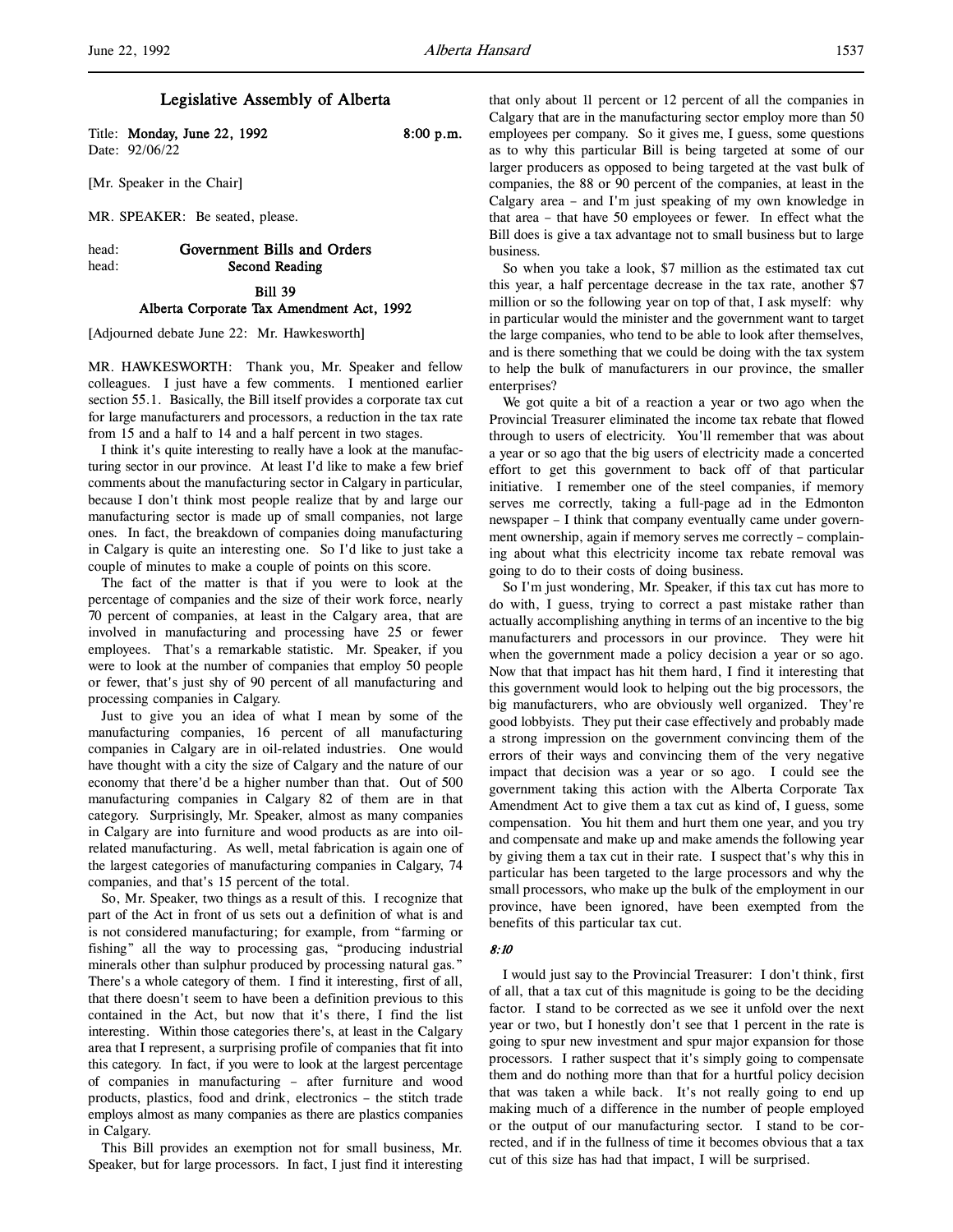I would simply say that I would have preferred to see the Provincial Treasurer perhaps target some special program for small business in terms of them actually making new investment. They might get some sort of support from the provincial government on that score, but this sort of blanket reduction in the rate I doubt is going to have the impact. I really suspect the motivations here by the government are simply to try and compensate or correct a difficulty that this government created for all our manufacturers and processors by hitting them real hard on an increase in energy rates back a year or so ago.

So, Mr. Speaker, I guess with those brief comments in terms of the overview and, as I said earlier in my debate this evening before we recessed for supper, my concern or question about this power that the Provincial Treasurer has proposed for himself about the waiving or canceling of penalties or interest, I find curious. I presume he's going to address it. I look forward to his comments with some interest and would simply appeal to him to consider setting out if a tax policy is actually going to have an impact on investment. Perhaps he could have done a better job in terms of matching a reduced tax rate with actual investments made and to have more broadly assisted our manufacturing sector, which tends to be along the lines of small business as opposed to the large business that he's targeting it to.

Thank you.

#### MR. SPEAKER: Edmonton-Meadowlark.

MR. MITCHELL: Thank you, Mr. Speaker. This is more of the same. The minister has gone on at some length to indicate how his tax reductions are stimulating the economy and creating optimism. It's hard to believe that he could argue that a \$7 million cut in corporate income taxes would stimulate the economy or create optimism. Surely he doesn't believe that. Probably what he believes is that somehow he owes the manufacturing and processing sector, I guess, or the business sector some measure of consolation for the fact that he removed the corporate income tax rebate for privately owned electrical utilities during the 1990 budget. If that is the case, I'd like to hear him say that explicitly so that he doesn't try to take credit in some perverse way for something that doesn't amount to the kind of credit that he's trying to take.

It is interesting to note that this tax reduction applies only to manufacturers and processors and that quite a list of other businesses and business pursuits in this province are excluded from this corporate income tax rebate: farming and fishing, interestingly enough logging, iron ore processing, tar sands extraction, oil and gas well extraction of petroleum and natural gas, mineral extraction, industrial minerals production, electrical energy or steam production, and gas processing. These exemptions, of course, represent the majority, one would think, of the business sector in Alberta, and they remain subject to the 15.5 percent tax rate. So in a sense this has been a very, very limited corporate income tax reduction, it's been very specific and selective in the manner in which it has been applied, it certainly doesn't amount to any kind of initiative that would stimulate the economy or create optimism, and it does raise questions about the fairness of its application due to its selectivity.

It's also true that it doesn't do very much for small business. If there is a sector of our economy that will be the future, it must be small business. In fact, the Treasurer has increased the small business tax rate by 20 percent from 1989, that is to say from 5 percent to 6 percent. In light of the recessionary times and difficult times it seems that perhaps he should be trying to provide some kind of reduction or incentive to small business. He doesn't provide for that in this particular budget or with this particular initiative.

What is very enlightening, I think, Mr. Speaker, is to put this kind of \$7 million corporate income tax reduction into perspective. This year the Treasurer expects to raise about \$695 million in corporate income tax. If you consider that NovAtel in one fell swoop has lost at least \$681 million, what you can say is: one initiative by this government has wiped out the entire corporate income tax proposed to be collected for this year. If you consider that guarantees that have been called on behalf of this government now amount to about \$1.1 billion in losses, almost two years of corporate income tax revenues have gone to fund – what? – 30 or 35 investment initiatives by these genius businesspeople.

One begins to wonder at the level of responsibility of a Treasurer in a government that collects that kind of money. Two year's worth of corporate income tax collection frittered away in – what? – 30 to 35 hard-nosed business decisions on the part of a government that is the first government to say that it should never be involved in picking winners and losers, that there is too much government, too much intervention, and so on. If you actually add up the \$1.1 billion in losses on guarantees and government intervention directly in the market, supporting winners and losers or trying to, not supporting losers but ending up supporting losers, it is quite a remarkable comparison: about \$1.1 billion in losses, which amounts to about two years of corporate income tax collection. That's quite an achievement. That's the kind of thing that must make your back bench stand up and say: let's support the Treasurer; three cheers for the Treasurer. In any event, I think that is an important comparison to keep in mind.

One of the distractions that the Treasurer is now trying to propose out of all these tax woes that he confronts is this idea of the implementation of a western Canadian income tax collection scheme. What I and my caucus colleagues would argue, Mr. Speaker, is: let's not begin to create more red tape for the people of this province – two tax forms, if you can believe it – but instead look at how the tax system in a sense has become an impediment to what business could be doing. Imagine what could have been accomplished by business in this province if it hadn't had to throw away through its government two year's worth of corporate income tax. Imagine how business could have used those kinds of revenues. Instead, government reached into their pockets and applied two year's worth of corporate income tax revenues – took them from business, which knows how to invest, of course, make these decisions, can pay, has the discipline of the market – to 30 or 35 initiatives which of course lost money.

Imagine what kind of tax structure, what kind of tax incentive there would have been in this province if the Treasurer and his cohorts in economic development and Technology, Research and Telecommunications hadn't felt that they could outthink the market, that they were smarter than the businesspeople and took \$1.1 billion in corporate income tax revenues and literally frittered it away. It is quite an embarrassment, and I hope that the Treasurer doesn't think that a \$7 million income tax reduction in any way is an atonement to the private sector for what he has done with their tax revenue.

#### 8:20

#### MR. SPEAKER: Edmonton-Kingsway.

MR. McEACHERN: Thank you, Mr. Speaker. I would like to add a few comments on this Bill at second reading.

The Treasurer has decided that it's time to reduce the manufacturers tax from 15.5 percent down to 15 for the second half of this year and down to 14.5 percent for next year. He's going to save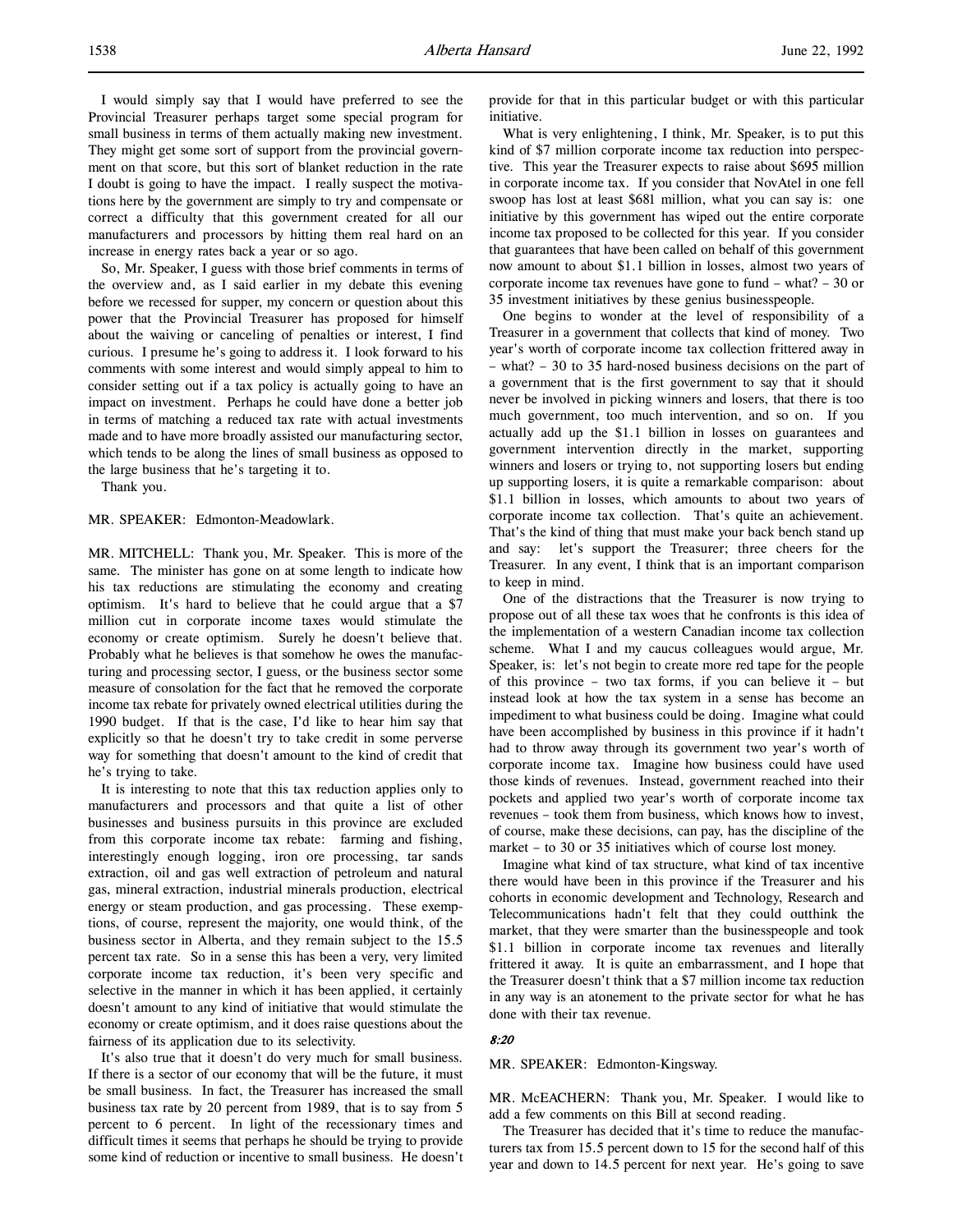the large corporations, large manufacturers some \$7 million this year and \$15 million next year. As my colleague pointed out, that's a pretty minute amount of money, particularly if you want to compare it to the corporate taxes that the Treasurer expects to collect. I want to look at those figures for a minute, because it's a rather interesting way the Treasurer has of estimating what the corporate tax revenues are going to be in this province.

Now, I realize that these tax cuts apply only to the manufacturing sector, and I'm sure his corporate income tax figures indicate the taxes from other companies as well. If you look at page 32 of the Budget Address for this year, you will find that the actual taxes collected in 1990-91 were \$803 million. It's odd that the Treasurer estimated that year that the taxes collected from corporations would be \$925 million. He was only \$122 million out. I don't think that was accidental because that was back in the days when the Treasurer was trying to make his budgets look closer to being balanced, so he purposely exaggerated the amount of corporate tax that he thought he would collect. I believe that he also did it to make it look like corporations were paying a larger fair share of taxes compared to the personal income tax, and we all know what's happened there over the last 40 or 50 years. We've seen personal taxes go up and up and up, and we've seen corporate taxes paid go down and down and down. So he tries to make it look not quite so bad as it's become.

In fact he turned around and did the same thing in 1991-92. We've not seen the public accounts yet, but in spite of the fact that we were in the middle of a recession, which of course at that stage they weren't owning up to, you might notice that he turned around and estimated another \$900 million in corporate taxes, another reason that he didn't have a balanced budget last year as he claimed he was going to have. Now, he admitted in his forecast that he would only collect \$700 million so, in other words, admitting that in fact we were in a recession at that time and that he had made the books look a lot better than they were to try to get his so-called balanced budget.

Now, this year he has for the first time decided to be a little more honest, and he's estimated corporate income tax collection at \$695 million. I suppose that's probably pretty close to what he will get if his forecast of \$700 million for last year is anywhere near accurate, as I think the economy is staying much the same through the last year and the year before and this year; in other words we were going into a recession, we were in a recession, and now we're supposedly coming out of a recession but having a hard time doing it.

I can't really believe that the \$7 million that the corporations are going to save compared to this \$700 million in taxes or the \$15 million they're going to save next year is going to do very much to stimulate the economy. In fact, I think he's heading the cuts in the wrong direction. If you want to stimulate the local economy, then it would seem to me that you would give the tax break to the small businesses. Last year he increased small business taxes from 5 percent to 6 percent, an increase of 20 percent, and this year he reduces the major corporations' taxes by \$7 million and \$15 million respectively, this year and next year. Now, I don't see what indication he has from any of these major corporations, the big ones being mostly the internationals, that they will in any way, shape, or form be required to or asked to or have any performance demanded of them that says that they will spend that money in this province. There's absolutely no way and no intentions on the part of the Treasurer to do that, and since these bigger manufacturers have mainly worldwide empires, the chance of them spending the money back in this province in this time of recession is not really all that great. So it does seem to me a rather odd thing to do at this stage.

I know to some extent why he did it. The Canadian Manufacturers' Association is putting a lot of pressure on the government. This government loves to stand up and be able to say: we have the lowest taxes, we are the first, and we are the best. All the Canadian Manufacturers' had to do was point out simply that we did not have the lowest taxes, that Quebec does, that in fact Ontario had lower taxes for major corporations until you reduced it to match it. Well, the Treasurer is waving his hands as if to say, "What nonsense," but I can quote his own figures from page 14 of the budget speech from this year. Here we are: Ontario, corporate tax, general rate of 15.5 percent and the manufacturer's tax rate, down to 14.5 percent. Exactly what the Treasurer is now doing. His was 15.5 percent; he's now lowering the manufacturing one to 14.5 percent. So we were not the best. We will be tied with Ontario. Quebec is much lower yet at 6.9 percent for the general rate, but also for the manufacturing rate it is no special different rate. Also, the small manufacturers in Quebec get a 3.75 percent rate compared to our 6 percent rate.

So the manufacturers put a fair amount of pressure on the government. In fact, I remember standing up in this House and reading an analysis by the Canadian Manufacturers' Association, the Alberta section, which absolutely roasted this government for not having the best tax structures in the country, like they always like to brag they do, and telling them that they had absolutely no policies whatsoever to help the manufacturing sector of this province and that in fact they didn't even understand the manufacturing sector of this province.

Now, with this kind of a cut I worry that the direction the minister is going is one of trying to bid for getting manufacturers to come and operate in Alberta as opposed to other jurisdictions. We can get into that kind of a bidding war, but it will be to our sorrow in the long run. What it is is a good way to impoverish the revenues of this province if we start competing with other jurisdictions and they start lowering their rate and we start lowering our rate. What we need in this country is some kind of co-ordination and discussion across the country and some kind of a national industrial strategy that would help the manufacturers of this province and of this country compete in the international marketplace.

So, Mr. Speaker, the Treasurer is succumbing, I think, to a divide-and-conquer kind of tactic and saying that they're going to try to attract huge multinationals to come to this province to develop our economy, yet we're never prepared to make any demands about performance guarantees or what they're going to do with the money they get from us. Giving them tax breaks isn't enough. We then start offering them incentives, actually giving them money or loan guarantees, like we're doing with Al-Pac, yet we don't demand any performance guarantees out of them.

The Treasurer has just brought in the Spending Control Act in which he mentions that tax expenditures will be included. This is Bill 36, that he introduced Friday. It's really great, Mr. Speaker. When the Treasurer gets derisive laughter so great that he has to sit down, then you know that the Treasurer has really shot his credibility in this province, that nobody believes him any more. He glibly puts out all these numbers and throws them around and talks about fiscal plans and management. Quite frankly, a government that's staggered along for seven years trying to reduce the deficit, couldn't do it, and then all of a sudden turned to stimulating the economy because he had to change the directions of his budget in the hope of getting some credibility back with the population before an election is really an incredible sort of admission of failure. Nobody believes him now any more. In his Bill 36 he talks about how one of the things that is going to be covered by his expenditure limits is tax expenditure.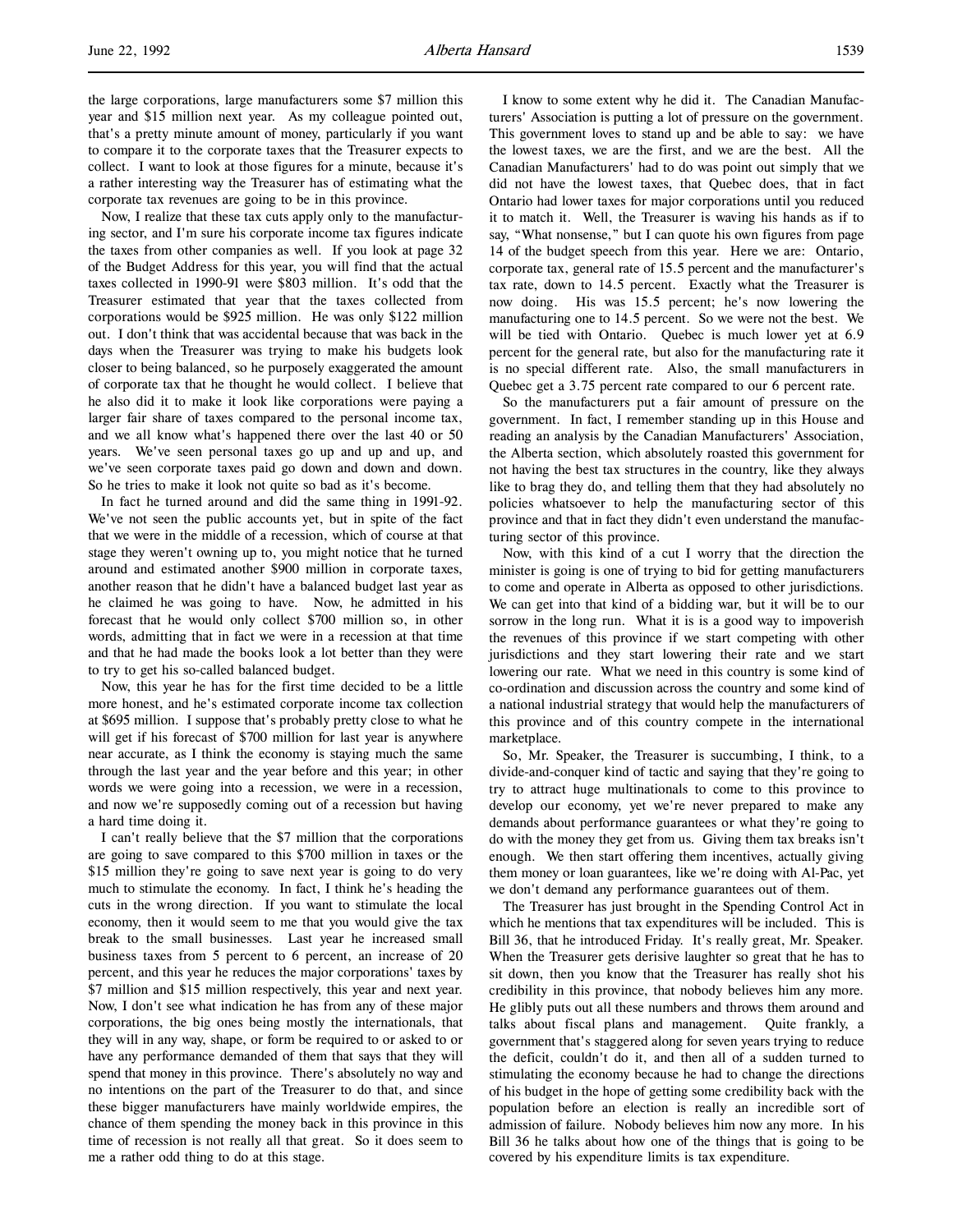[It] means a reduction in money otherwise payable to the Crown in right of Alberta that funds, in whole or in part, a program, service or benefit.

Now, what I'm wondering is if the Treasurer is going to keep track of the dollars lost – I mean the \$7 million and the \$15 million – and is he going to account that as a tax expenditure, as money lost? We know that the government has had tax expenditures over a period of years that it has not properly accounted for. The Auditor General used to give them a bad time about it, but he's sort of dropped that in the last couple of years. I'm not quite sure why. I'm not quite sure how you arrive at getting the Treasurer to account for tax expenditures. It's time he did, and if he's going to impose his 2 and a half, 2 and a quarter, and 2 percent limits on expenditures and count tax expenditures into it, then these two Bills are definitely related. I would be interested in any comments the Treasurer might have in that regard.

#### 8:30

The Bill, like so many of the government Bills these days – and it's a common thing they do; they like to give incredible powers to the ministers. When it comes to making regulations, the ministers have unlimited powers. When it comes to making grants, the ministers have unlimited powers. They just couldn't resist; they had to include a clause in here, 55.1 on page 37 of the Bill, which gives the Treasurer unlimited powers again. It says in 55.1:

Notwithstanding the *Financial Administration Act* . . .

which charges the Treasurer with collecting the taxes in this province,

the Provincial Treasurer may at any time waive or cancel the imposition of or liability for any penalty or interest imposed or payable under this Act.

There's no limitation on it. No reason has to be given. The Treasurer can just totally capriciously decide that, well, that's all right. You know, we get to a certain point, and we're in a dispute with this company about what taxes they owe. For no reason whatsoever, for no defined terms as to under what conditions or when or why or how, the Treasurer can totally capriciously decide to give a company a pardon for all of these taxes and disputes about money that he might be in with a particular company.

Now, Mr. Speaker, that leaves it so totally wide open that it's ridiculous. Nobody in this province really trusts the Treasurer to do that in a fair and evenhanded way. We've seen this government give breaks to its friends too often in too many different directions and too many different ways. Nobody here really thinks the Treasurer should have that kind of totally capricious ability to just waive anybody's penalties for any reason whatsoever. So it would be nice if the Treasurer had some kinds of reasons why and sort of explanation of, under what conditions, and that sort of thing or  $- I$  don't know  $-$  some kind of review panel that people could appeal to or something, some kind of an appeal process I can understand, but just to appeal to the Treasurer and, I guess, if you donate to the right party, have a whole lot of your disputes with the government sort of canceled, if that's what that ends up amounting to, is totally ridiculous. Nobody in this province trusts the Treasurer to even keep the books straight and explain what's going on, let alone giving him that kind of unbridled power to just pardon anybody that he wants to anytime.

Mr. Speaker, I don't find that an acceptable kind of section to have in this Bill. It seem to me that the Treasurer has got to the point where he thinks that whatever is good for the Tory party, as long as he keeps everything on track and thinks that he's controlling and manipulating everything, then that's what's best for all Albertans. Well, I think most Albertans have come to the conclusion that this government certainly does not look after their interests very well.

So, Mr. Speaker, I don't like this Bill, and I don't like the way the Treasurer has presented it or the excuses or the reasons that he's given. The \$7 million and \$15 million that he's going to save aren't going to be worth it. It's not going to get us out of this recession. There are no guarantees that the money will be spent back in Alberta. I for one am against this Bill.

MR. SPEAKER: The Provincial Treasurer, summation.

MR. JOHNSTON: Mr. Speaker, it's always great to hear the best from Edmonton-Kingsway, but then the mediocre are always at their best, I guess.

Mr. Speaker, we've heard these speeches for the past five or six years when it comes to dealing with the fiscal side of the government. On both hands, these people have been speaking about the inequity. On one hand, they said that this is not a large enough tax cut to stimulate the economy. Still further, on the other side they're saying that they'd do an awful lot more to ensure that the economic development took place here. Well, what we have done in this case is to target a specific part of our policy towards the manufacturing process and corporations in this province, and we have directed a small calibration to ensure that they get the signal from Alberta that this is the place to do business. It's that as much as anything that makes this an important piece of legislation.

If you compared the tax legislation here, the rates in Alberta on the corporate side, in fact you'll find that we do have very comparable rates. At the present time, for example, our general rate is probably just around the lowest. I think Prince Edward Island perhaps is a touch lower. Our private corporations, small business rate, is second to several other provinces, but is right in there at six percent. So, Mr. Speaker, let me say that the rates here in Alberta are good rates.

We know that the socialists across the way describe the corporations as corporate welfare bums. Well, it's no wonder nobody would want to invest in a province headed by an NDP government. It's for that reason that these signals are important. They're important to attract investment. Now, what you do, Mr. Speaker – and here's a simple equation. If you set the atmosphere in place, provide the economic environment for investment, then it happens. You get economic development taking place. You get diversification taking place. You get new investment flowing to your province. That's what this Bill does. A small calibration in M and P and then secondly a series of adjustments which brings our legislation in harmony with the federal legislation: nothing mysterious, no linkages, as my friend from Calgary-Mountain View talks about. Simple, up-front, straightforward communication so that the private sector worldwide understands that Alberta is the place to be.

Now, if you bring that together with a variety of other investments which we have here in Alberta in infrastructure, including, for example, a heavy investment in the institutions, universities, and colleges in this province – if you factor that in with the forward thinking that my colleagues the Minister of Energy and the minister of economic development are talking about when they look towards 2000, then you'll see how these policies articulate and shape together and build a very strong economic plan. Not the kind of industrial strategy that the Liberals and NDP talk about, one which Mr. Kingsway says we need: we need a national industrial strategy. Well, I've heard of obsolete, dinosaur positions before. Guess where it's been tried? It's been tried in Prague, Czechoslovakia. I was there this fall. The Member for Cardston and I were in Prague, Czechoslovakia, this fall. They tried national industrial strategies. Guess what they're doing right now, Mr. Speaker?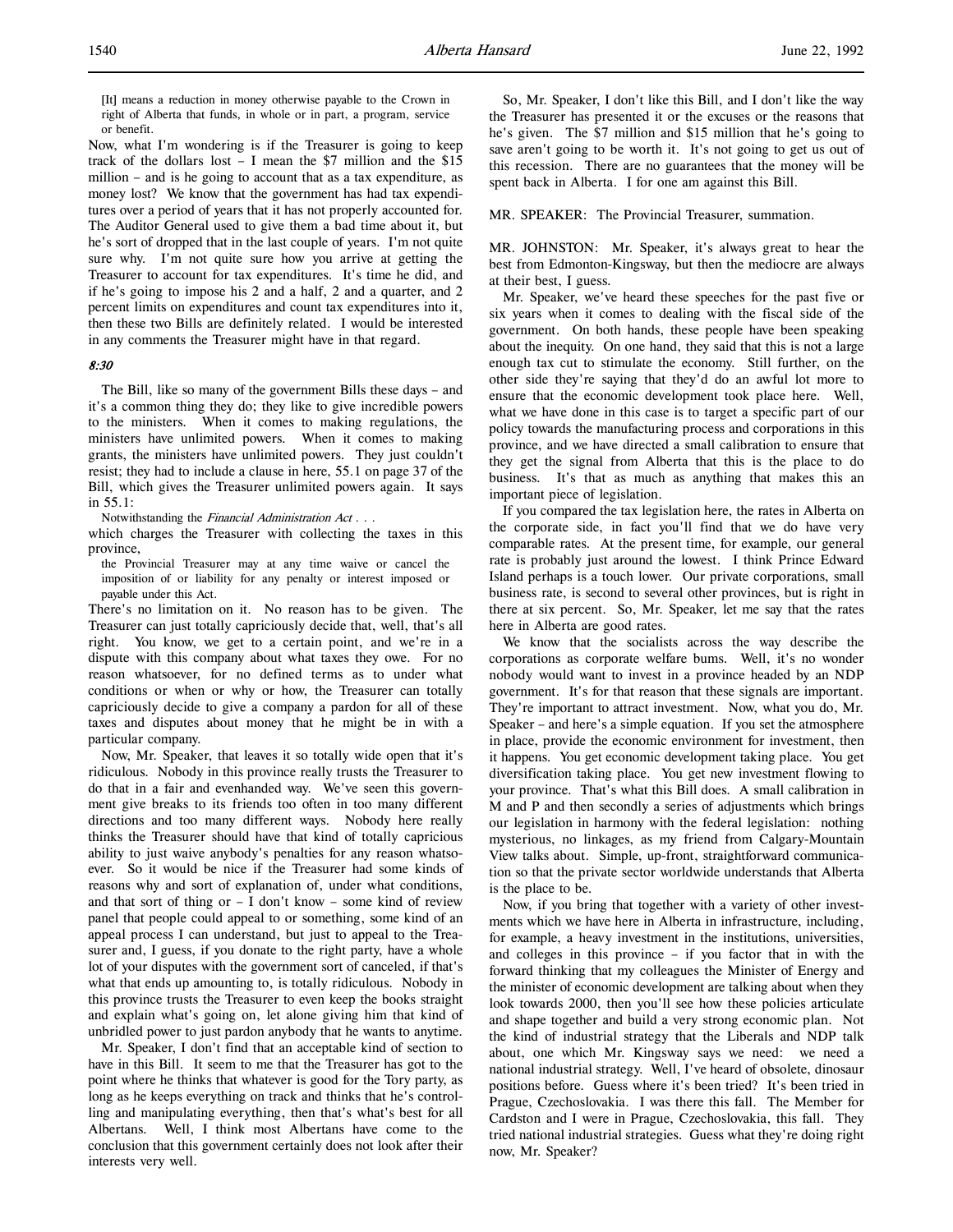MR. McEACHERN: Try Japan. Try Germany.

## Speaker's Ruling Interrupting a Member

MR. SPEAKER: Order. Edmonton-Kingsway, you had your chance during the discussion of this Bill. [interjections] Hon. members, I know you're quite aware that this is not question period, so Standing Order 13(4) still applies.

Provincial Treasurer.

#### Debate Continued

MR. JOHNSTON: Czechoslovakia had a national industrial strategy. Now what are they doing? They're rushing to privatize, Mr. Speaker. They're selling government assets – state-controlled, planned economic assets – into private-sector hands. Unless you stimulate the private sector, unless you provide a home for those investment dollars, unless you provide the infrastructure necessary for them to invest in your province, they will go elsewhere worldwide.

Woe betide anybody looking at investment in any of the socialist provinces now governed by the Liberals or the NDP, because they know that there will be confiscatory tax policies, taxes which are directed towards capital – in the case of Ontario, clearly part of the manifesto: tax capital, tax the asset – towards fundamental taxation of small corporations, minimum taxes, as you see in Ontario again. That's not what we want in this province. We want to provide an environment, and that's exactly what this legislation does. Administered here in Alberta, our own framework legislation, our own goals and objectives reflected in this important piece of legislation: that's what this legislation does as part of the complement of strategies which were framed and the budget which was brought down by the government, which I think has been well received across Alberta and certainly across Canada in comparison. In fact, our policies reflect tax cuts to stimulate the economy, not spending. That's the major difference between this Conservative government and all other governments across Canada in terms of other provinces and certainly differentiates us from the Liberals and ND Party across the way.

I move second reading of this Bill.

[Motion carried; Bill 39 read a second time]

# 8:40 Bill 35 Lottery Fund Transfer Act, 1992

MR. JOHNSTON: Mr. Speaker, this is a Bill that I'm sure even the opposition parties can understand. I can tell you there are no linkages. It's simple enough, not complex, that even the Member for Edmonton-Kingsway can understand it.

It's got one section, Mr. Speaker, one section. Even in that one section there's not much of a hidden message about the principle of this legislation. What it does is move \$25 million from the Lottery Fund to the General Revenue Fund consistent with the policy we started last year whereby surpluses in other funds are used to relieve taxation as opposed to increasing taxes, as others would, such as the Liberal Party with a sales tax in this province. No question about it, a sales tax in this province if the Liberal Party ever got their hands on government.

We're using surpluses from other sources, Mr. Speaker, and this \$25 million complements the legislation that we brought forward last year which transferred money from the Lottery Fund to support the General Revenue Fund and would unburden the taxpayer in this province. This \$25 million will be used for General Revenue Fund purposes, will come out of the Lottery Fund over the course of the next year ahead, but still the Lottery Fund will conduct and carry out its important objectives, has some

flexibility internally, and I'm sure that it will not at all jeopardize the important programs which are being offered there. So this is a very simple piece of legislation in second reading. I don't think the principles are too confusing for the opposition, but I do move second reading of this legislation.

#### MR. SPEAKER: Calgary-Forest Lawn.

MR. PASHAK: Thank you, Mr. Speaker. Well, it's not a question of the Bill being difficult to understand; the real question here is why it's necessary to have this Bill in the first place. As the Treasurer probably will recall, when the Bill was brought in to change the lotteries Act, the Official Opposition opposed the Bill rather vigorously. We forced the government to bring in closure virtually every step of the way when they amended the Act. A reason for opposing the amendment at that time is very related to Bill 35 today. There's absolutely no parliamentary control over decisions that are made about how those Lottery Fund dollars are to be spent, and as we pointed out at that time, this goes completely against the whole parliamentary tradition. Kings and people that tried to tax people without giving them representation in terms of how those dollars were to be raised or spent lost their heads. Perhaps the Treasurer should lose his head as well.

The reason why this Bill is not necessary: if the government was operating in terms of parliamentary tradition, they would have brought in a spending program for all those lottery dollars at the time they brought in their estimates. Maybe they might have decided to put all of the money into the General Revenue Fund, or maybe there are other alternatives that are available to them. I would suggest that it might have been appropriate, Mr. Speaker, to have a separate fund that would be perhaps set up under the Executive Council. The spending objectives for those dollars would at least come before the Legislature via vote, and all members of the Legislature would be able to look at the principles under which those dollars are being spent.

I just went and grabbed the government's own announcement, Alberta Communications Network, for December 5, 1991. There's a listing in here of 73 community facility enhancement program grants that were announced. That money comes out of the Lottery Fund. Really it's a dog's breakfast in terms of how this money is distributed. There's no rhyme or reason; there are no principles. It's easy for the public to become cynical about politicians when they seem to be doling out money to buy votes without any strategic plan. Now, not all of that money that was distributed was done for partisan political purposes. Some seems to meet legitimate objectives. But when you read through this – let me just cite a few examples from the government's own publication. Here's something in Edmonton: "Recreation planning – Summer Village of West Cove, \$8,000." Now, that's for recreation planning. The government tried to say that this money was not for planning; it was for repair, renovation, upgrading, or expansion of a wide variety of family and community facilities. So what's the \$8,000 for recreation planning for the summer village? Who benefits from that?

Here's another grant of \$83,400 for "two sheets of artificial ice at the Dixonville Curling Rink." Why should money be going to curling rinks? Well, maybe that is a legitimate objective, but when I go around my constituency in Calgary-Forest Lawn and go into schools and find out that the libraries are inadequate, I say: "Should we be funding libraries so that kids have decent books to read? Should we be better funding community health clinics? Or should we be putting money into curling rinks?"

As you go through here, you look at all the money that goes to golf courses. Now, I know that the Minister of Public Works, Supply and Services, who's responsible for lotteries, is an avid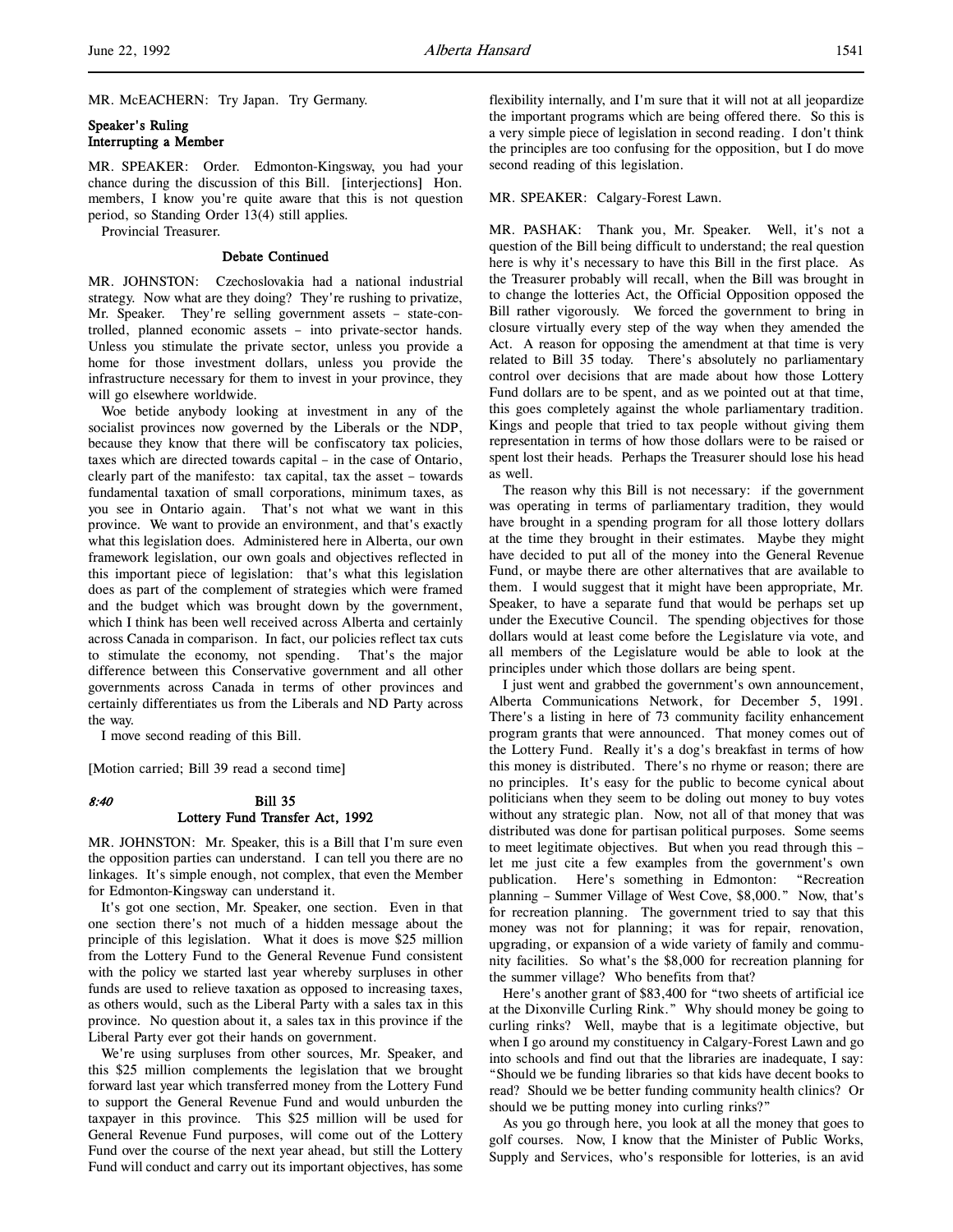Here's another grant: "Renovating and expanding the Decidedly Jazz Danceworks Studios," \$21,000. Does everybody benefit from that? Maybe. I don't know. Here's \$4,000 for aerial ski jumping. I remember reading about one of these grants, \$500 or \$600, I think it was. It wasn't a big sum of money, but it went to pay for an extension to a hang gliding club. I think it was in Rimbey, Alberta. Now, what are we doing giving some little group \$500 or \$600 to expand a hang gliding club, Mr. Speaker? There should at least be some principles according to which this money is spent. We shouldn't need a Bill like Bill 35 that transfers money out of there. This should all be decided in advance.

I'd just like to give you a couple of other examples. What in the world are we doing out of those lottery dollars renovating and upgrading the municipal administration office at Bentley for \$10,000? Why is that coming out of lottery funds and not out of the General Revenue Fund? Why isn't that money coming out of Municipal Affairs?

MRS. MIROSH: What about the playground in Forest Lawn?

MR. PASHAK: Well, I know. My constituency has received a number of community facility and enhancement program grants. [interjections] No, wait a minute. I said that not all of these grants are questionable.

MR. SPEAKER: Order. Through the Chair, hon. member.

MR. PASHAK: Well, Mr. Speaker, I think that, as I said to begin with, some of these grants are needed within the communities. I think you have to understand that most of these lottery dollars, by the way, are raised off the backs of urban poor. They're the ones who disproportionately buy lottery tickets. [interjections] No, no. If you look at the statistics, you will find out that I'm accurate with respect to that, so in a way it's a form of indirect taxation on lower income Albertans throughout the province, not just the urban poor but poor people generally. It's one of the ways in which they hope they can get themselves out of the traps of poverty they often find themselves in.

I think a general principle should apply here. If it's a hotel tax, I think a proportion of those hotel taxes should go back to the tourist industry to help them with their aims and objectives. If you've got taxes on alcohol, certainly a proportion of those taxes should go back to do alcoholic rehabilitation or whatever. If you've got lottery funds, I think that if those dollars are raised on the backs of low income people, the money should be targeted to provide some benefit for those people in terms of their living conditions.

"Restoring the historical Fort Saskatchewan C.N. Railway Station, \$140,000." How does that benefit communities? Here's the Two Hills Lions Club: a hundred thousand dollars for developing a district golf course. Westlock: \$80,000 for expanding the Westlock golf course. Another \$45,000 for the construction of the Manning golf course. Well, those are just some examples, Mr. Speaker, but you can see that there doesn't seem to be any planning or priority, no accountability for spending of those dollars. I think that if the government was really a proper steward of moneys that are received by the government, they would have in place rigorous spending priorities in that they would have the courage to bring all of those spending

priorities before the Legislative Assembly itself. In that sense, it would make a Bill like Bill 35 not necessary.

MR. SPEAKER: Edmonton-Meadowlark.

#### 8:50

MR. MITCHELL: Thank you, Mr. Speaker. I find myself having to agree with the Member for Calgary-Forest Lawn. He actually makes some very pertinent points about this particular Bill. The question you have to ask is: from a government that thinks there's too much government, there are too many Acts – in fact, I think the Premier once said that we should sit less, because then we'd get less government. Isn't that a highly insightful observation? For a government that would do that and then bring in a Bill that really is useless really makes no point at all. I mean, the fact is that this government brought to the Legislature legislation to legitimize – and I use that word loosely – its inclination to spend public lottery funds outside the Legislature process; that is to say, without Legislature authorization. They brought in a Bill that said they can spend that money however they want to spend it. They can buy whatever golf courses they want to buy. They can buy whatever curling rinks they want to buy. They can buy whatever briefcases they want to buy for government MLAs. I know the Member for Little Bow is upset because he came after they bought those briefcases.

The fact is, Mr. Speaker, that they can spend that money however they want to spend it. Then all of a sudden the Treasurer brings in a Bill that says: I need to have authorization to give \$25 million to the General Revenue Fund where it will actually be reviewed by the Legislature and approved properly in keeping with the proper legislative process. Now, why would he waste our time with this? Only one reason and that is because he wants to get some public relations value. He's going to try to highlight what a great Treasurer he is, that he just found 25 million bucks in a pool of who knows how much, maybe \$140 million, and he's going to try and advertise that to all the people of Alberta with this little Bill and the debate in this Legislature to say, "Look at what a wonderful government we are." Whereas they can spend a hundred million dollars on any number of projects out there in any number of Conservative ridings without really telling anybody what's happening or getting any kind of approval, he feels that when he actually gives money to the General Revenue Fund, puts it in the process of where it's going to be reviewed properly by the Legislature – or as properly as it can be under this regime – he has to get some kind of special authorization.

You know, it's almost pitiful when you start to add up the desperate moves that this government is making in this session alone: the boundaries where we had to wrench between a Supreme Court ruling and some kind of limited parameters; the votes in the Spending Control Act, which we'll get to, and how he's going to change that control. Mr. Speaker, there is one after another of cynical political manoeuvres. This I find pitiful. I find it pathetic. I find it actually quite disconcerting that this Treasurer would actually ask us to pass a Bill to give money back to the people of Alberta, where it should be, when he has his public works minister out like – who knows? – some kind of Santa Claus giving out cheques as though there's no tomorrow, without any authorization of the Legislature.

I look at these people across here, Mr. Speaker, I look at these people in this Conservative back bench, and I ask: what is going through their minds? Who do they think they're trying to fool? At what point do they start to get some dignity and some grace back instead of trying this kind of manipulation? It's ludicrous, just ludicrous.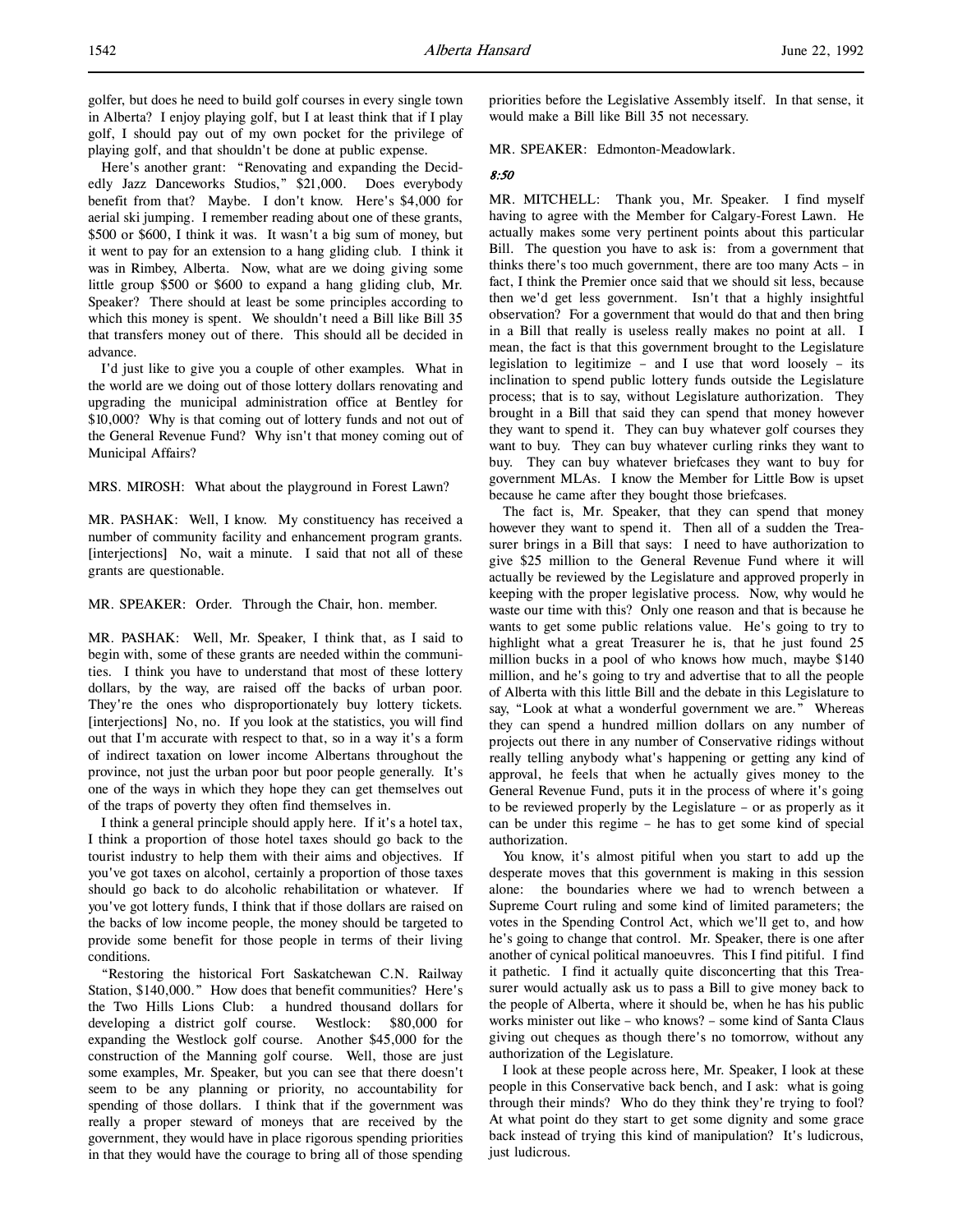# Point of Order Reflections on A Member

MR. McFARLAND: Point of order, please, Mr. Speaker.

MR. SPEAKER: Point of order, Little Bow. [interjections] Order please. Dignity and grace, hon. member. [interjections] Order please. Listen to your own . . . [interjections] Order, order. You yourself, Edmonton-Meadowlark, used the words "dignity" and "grace," so listen to your own echo. It's a point of order. It will be heard in silence.

Little Bow.

MR. McFARLAND: Thank you, Mr. Speaker. I don't know if my point of order is too late. It has to do with the comments from Edmonton-Meadowlark that I was upset. I can put up with that if it's meant to be in jest, but when he uses words like "pitiful" and on and on in a derogatory manner, I resent the fact, even if it was in jest, that I'm upset about not getting a briefcase from Mr. Kowalski. Enough said.

MR. SPEAKER: Thank you. I take your comment.

MR. MITCHELL: I have the right to answer.

MR. SPEAKER: All right. Thank you.

MR. MITCHELL: I want to say, Mr. Speaker, that my comment about pitiful and pathetic did not apply to the Member for Little Bow, to whom I would not apply those kinds of adjectives. Those two adjectives apply to this government and this fiscal regime and this Treasurer's action in Bills like this. That's what they apply to.

MR. SPEAKER: Thank you for the clarification with respect to the Member for Little Bow.

#### Debate Continued

MR. SPEAKER: Calgary-Mountain View.

MR. HAWKESWORTH: Thank you, Mr. Speaker. Well, the Provincial Treasurer indicated he thought that even the opposition could understand the principles of Bill 35. I don't think they're too hard to understand; they seem to have eluded the Provincial Treasurer, however. What he's so much as said tonight is this: in terms of having a sophisticated fiscal strategy for the future, the Provincial Treasurer's strategy is to basically take all the cash out of all the funds that he can lay his hands on. By raiding the Lottery Fund one more time, that's really what he's saying here tonight is his fiscal strategy.

Mr. Speaker, you know something? After he raided the fund last year, there's hardly any money left. He took out \$125 million last year. This was the big fiscal strategy to balance the budget. Anybody remember the principle of the balanced budget last year? Maybe the Provincial Treasurer could understand that principle. I mean, we understood the principle. It was a pretty cynical move, but we're all politicians. We understood what he was about and why he was doing it. The principle that he wants us to understand was to raid the fund to balance the budget. They laid their hands on almost all of the money they could find. He still wants to pursue that strategy which he pursued last year, but funnily enough there's hardly any money left at all: enough to buy you a public inquiry into where all the money went when the Principal Group collapsed. Anyway, I won't get into that, where that one went.

Mr. Speaker, what happens now when all this money's gone? Where's the great fiscal strategy of the Provincial Treasurer?

MR. SIGURDSON: He's going to play scratch and win.

MR. HAWKESWORTH: He's going to play scratch and win? He's going to have to buy the 6/49. In fact, maybe that's where all the money did go.

Such a fiscal strategy, Mr. Speaker: it lasted all of two years. You know, it's interesting when you pick up the public accounts. I know they're quite outdated, but they're the only ones we've got. Before the Provincial Treasurer got his hands on this money, \$237 million was the fund equity at the beginning of the year, in the year ending March 31, 1991. The surplus for that year: \$37 million. Well, the surplus that the Lottery Fund ran that year, \$30 million of it came from interest. So if the Provincial Treasurer last year took \$225 million out, pretty well emptied the fund, virtually all of their surplus in that year was from interest, obviously the fund had no money left to earn interest in this past year. All he could find was \$25 million. You know, it's a fiscal strategy. It's great for one year, but a one-year plan does not a strategy make. Draining all the cash out of the system, finding all the dollars that have been stashed away in the mattresses, digging up the family heirlooms out in the backyard or wherever it is that the Provincial Treasurer wants to look for money: eventually it runs out, and that's what we see happening this year. Twenty-five million dollars: all he could get his hands on and one more reason why this year the deficit's going to be \$4 billion.

Mr. Speaker, I also want to echo the comments made by my other colleagues in this Legislature, particularly those comments by the Member for Calgary-Forest Lawn who talks about the need to establish greater accountability for lottery revenues. I couldn't agree with him more. In fact, I don't think anyone would agree with him more other than our very own Auditor General, because, as I would like to point out here, in his most recent annual report, again for the year ended March 31, 1991, he still has a great deal of concern that there's still a lack of compliance with legislation, but his primary concern is a lack of accountability for the disbursement of some lottery revenues. He makes the point that there's a great deal of accountability lacking in the way the lottery funds are administered.

# 9:00

So on one hand, Mr. Speaker, I suppose we should be thankful that the Provincial Treasurer has found \$25 million to grab out of the surplus of the Lottery Fund. It gives the Minister of Public Works, Supply and Services \$25 million less to play around with in terms of using those funds in a way that's not accountable and certainly in a way that is criticized by the Auditor General. He makes a couple of suggestions, for example, about how the Lottery Fund could be more properly administered and accounted for, and he also feels that payments through the Lottery Fund could be made through the General Revenue Fund instead. You know, the provincial government here invokes the name of the Auditor General anytime the opposition asks more questions about NovAtel. That sort of strategy would have some credibility if I thought that on other issues the provincial government actually was concerned about what the Auditor General had to say, but when it comes to the Auditor General's recommendations on the Lottery Fund, this government has not moved to establish the accountability that ought to be there.

Now, I find it also interesting, Mr. Speaker, that in the past the lotteries have used their charities as a marketing tool. I mean, when you buy a ticket on the 6/49, at the back of your mind is: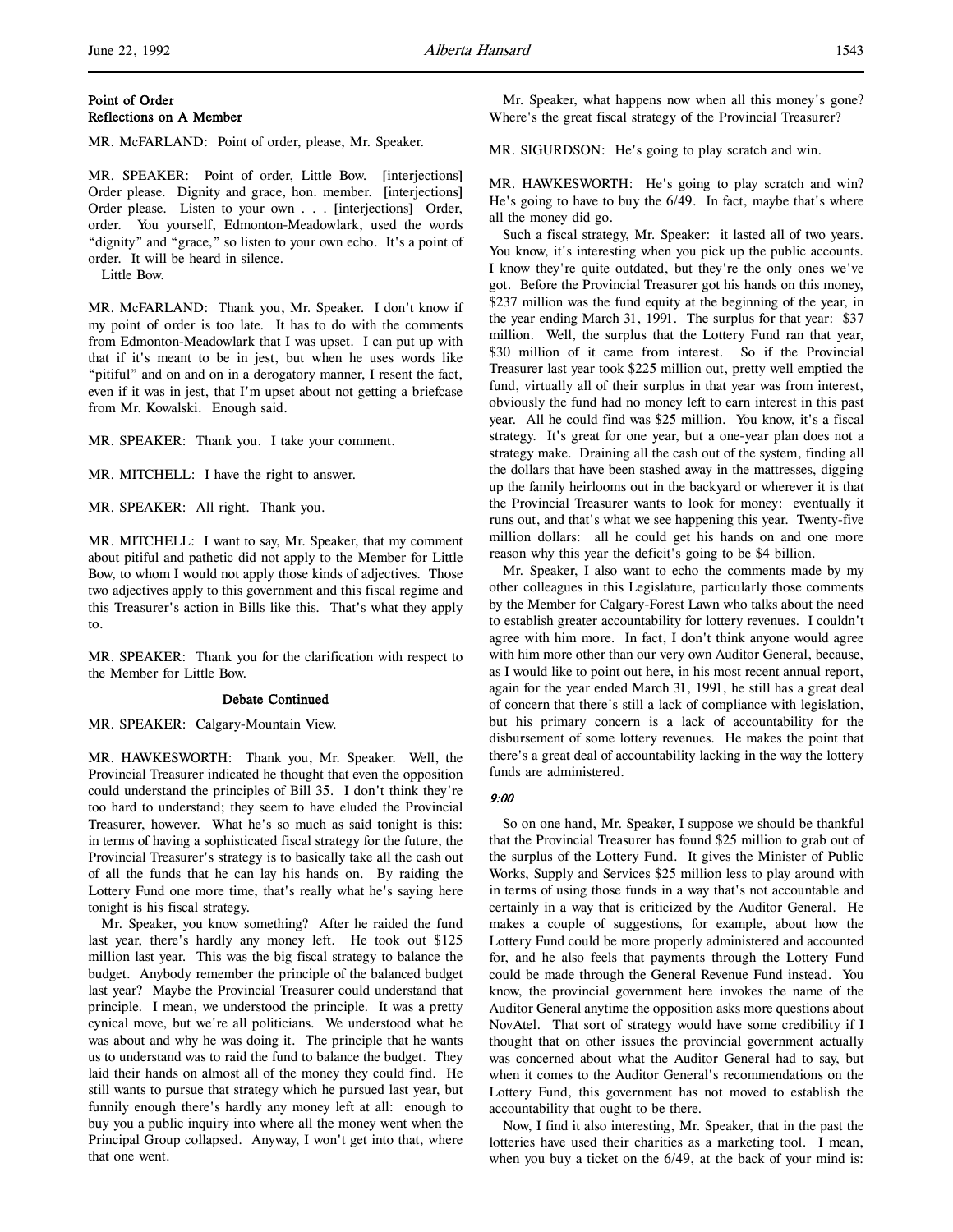"Well, you know, if I don't win this time, the money goes to a good cause. It supports the agricultural fairs. It supports sports programs. It supports the Alberta Sport Council. It supports cultural events: ballet, the theatre, and symphonies." So if people put their money on the table, buy this lottery ticket, and their ship doesn't come in, so to speak, people can console themselves with the idea that it's gone to a good cause. It's very much a marketing tool. This is the way that lotteries and gambling have been sold to an unsuspecting public in Canada for the last 20-some years. You know, you can't bring in a lottery scheme or a gambling scheme to raise money for government. That would never fly. The political outrage, the political backlash would be too much for any government that contemplated doing that. So the way they've introduced lotteries and gaming and gambling generally and expanded these activities over the years is to tie these gambling activities with charitable causes. It's simply a way of marketing gambling and lotteries. It convinces people that to go out and buy a lottery ticket is almost a patriotic thing to do.

But what we find happening now with the Provincial Treasurer raiding the fund is that the good cause now ends up being government. I for one sort of welcome that part of the trend, Mr. Speaker, because as far as I'm concerned it's more honest. In fact, I feel that lottery funds should be expended as part of the overall estimates debate of the General Revenue Fund. I find it interesting now, when you think of what the Provincial Treasurer is doing here by raiding the surplus in the Lottery Fund, just to think of that slogan the lotteries use: the source of many benefits. It sort of takes on a whole new meaning and a whole new life, that instead of being so much a source of many benefits, it's really the source of one benefit, that being the operations of government. People might also be not quite so anxious to go out and buy their lottery tickets or spend their money on these schemes and games knowing that really the money is a form of taxation, that they have a very small chance of winning, and that in fact it's a voluntary tax they're giving over directly to government. Maybe it will have an impact on people's gambling behaviour.

The Member for Calgary-Forest Lawn was absolutely correct that in terms of percentage of income, people of lower income tend to gamble a higher percentage of their income on lotteries than people in the middle or upper middle classes. They may not buy quite so many tickets, Mr. Speaker, but they have less money to spend, and therefore what they do spend on these schemes tends to be a higher portion of their income, which in turn makes lotteries not just a voluntary tax but a voluntary regressive tax.

So, Mr. Speaker, there are certainly a lot of reforms that I'd like to see occur around the whole management of gambling and lotteries in this province. Some policy decisions that have been taken over the years have resulted in incremental changes to lotteries policies to the point that it's grown up topsy-turvy without any clear direction and it's been seen as nothing more than a fund for dispensing political goodies. It's been a source of funds for the minister responsible to totally arbitrarily and with virtually complete discretion dole out a little bit here, a little bit there, sending the cheque to an opposition riding with a government member as a way of trying to buy votes. I don't object to that, because really what happens when they do that – at least my experience has been – is that it backfires, and that in fact people are much more sophisticated than that and almost resent what they see as a crass political move by the government to use lottery funds in a purely partisan way. They recognize and see lottery funds as more properly belonging to them as citizens of this province, and when they see that sort of thing happening, it makes them all that much more cynical about government and about this government in particular.

So I just point out this evening, Mr. Speaker, that it doesn't concern me very much and it doesn't worry me a lot. I just want the government to know that my experience has been that that partisan usage of the Lottery Fund, while I think it's inappropriate, also has not had the impact that the Minister of Public Works, Supply and Services might have hoped for.

Mr. Speaker, all in all, the principles that I understand are these. This provincial government doesn't have a fiscal strategy short of sort of taking all the money they can find hidden away in the mattress. That's the only fiscal strategy driving this government. The other principle is that lotteries have been a source of partisanship. That's changing; that's disappearing. Lotteries have been not properly or fully accounted for. The government is not as accountable on their operation as they ought to be. That's another principle I understand; I don't know whether the Provincial Treasurer does or not. That one is perhaps going to change too.

# 9:10

What I see happening here is that the Lottery Fund is disappearing for a short-term political agenda, that once that money runs out, this government has no plans for the future, no idea what to do. They have no money. They have no hope. They have nothing after this money has disappeared. That, Mr. Speaker, I find the biggest gamble of all: that they really are hoping that something – please, something – will come along down the pike to rescue us from this morass that this government has gotten themselves into, this fiscal quagmire that we're rapidly sinking into, a \$4 billion debt this year.

All I see out of this government is: let's pull in the money from all these little funds everywhere and just pray that some guardian angel up there, some good luck, some change in the marketplace, some new contract for our oil and gas will bail us out. It's a government that lives by lotteries. It's a government that I believe fiscally is going to die by lotteries, because all they've done is taken a very cavalier attitude towards all of our fiscal matters. All they really seem to have going for them is a hope that somewhere along the line a golden jackpot is going to burst onto Alberta's horizon within the next year showering all kinds of money into the Provincial Treasurer's coffers and all will be well. That seems to be the only fiscal strategy I can see out of this Provincial Treasurer. That's a principle I can understand, watching him in operation here in the last couple of years. He's flying on a wing and a prayer. That, Mr. Speaker, means that he's the biggest gambler in Alberta, and as we all know, the chances of any gambler succeeding are less than being hit by a bolt of lightning. There are more people in Canada, I understand, hit by lightning each year than win the 6/49 jackpot.

So I just say, Mr. Speaker, that it's quite clear to me what the Provincial Treasurer's principles are. I don't know whether he sees them as clearly as we do.

MR. SPEAKER: The Member for Athabasca-Lac La Biche.

MR. CARDINAL: Thank you, Mr. Speaker. Just briefly. I hadn't planned on speaking in support of this Bill, but after listening to the members for Calgary-Mountain View and Calgary-Forest Lawn and the Liberal from Edmonton-Meadowlark, I just have to get up and talk about some of these programs that they run down. I know it seems like Calgary-Mountain View and Calgary-Forest Lawn and also Edmonton-Meadowlark don't need the programming from lotteries, but we sure do in some parts of the province. I don't think it's fair for me to sit down and listen and not have my input as to why I think they are wrong.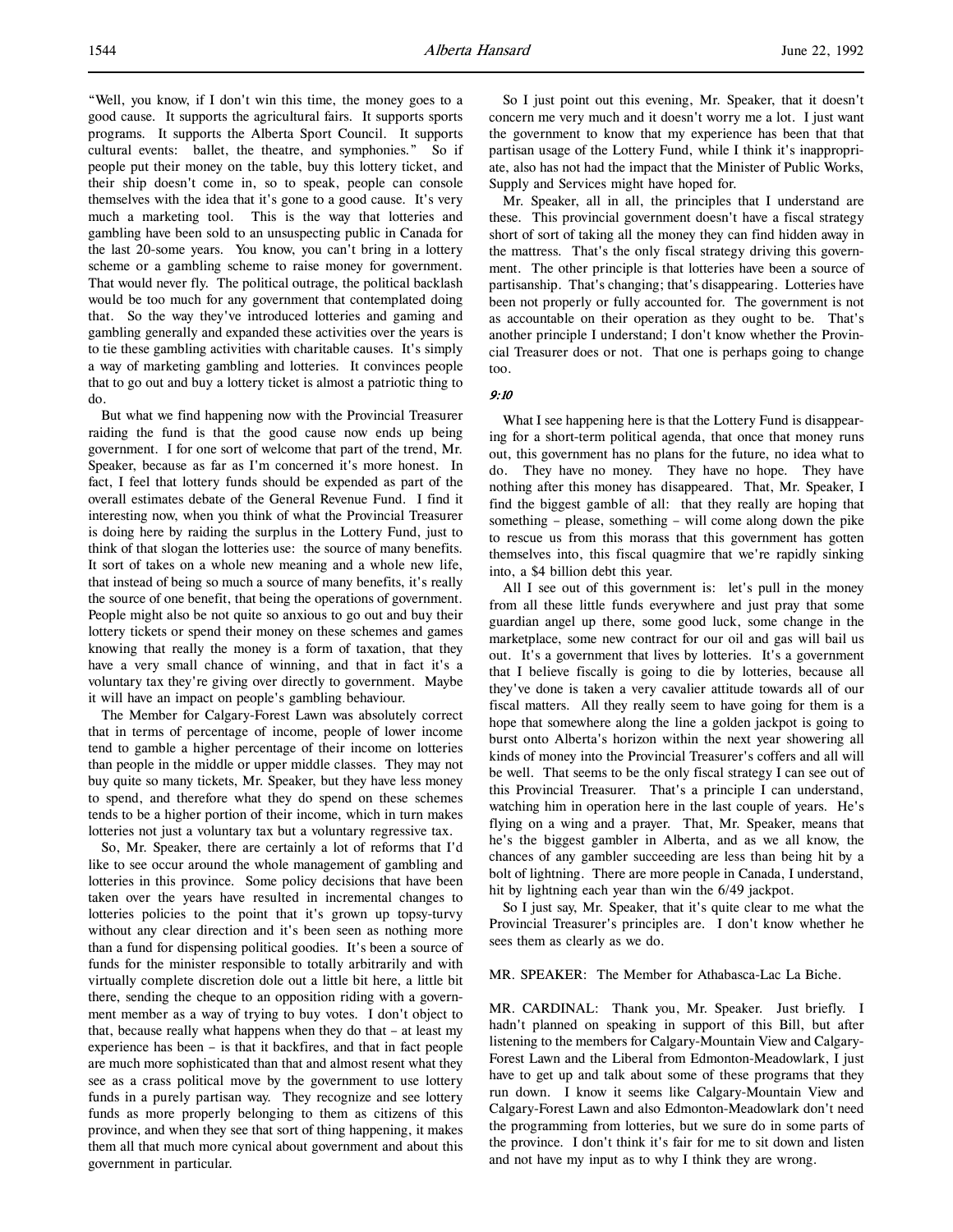I just look at the area I cover in the Athabasca-Lac La Biche constituency. I cover an area that's 58,000 square kilometres. In that area in the past three years we've approved over 50 different projects, and when we're talking projects, the members I listened to, from the NDP in particular, seem to think that the money is just handed out without any work. Well, maybe you guys do that, but I don't. The work on those 50 projects is done by community volunteers, which include senior citizens, native organizations, small communities that are poor. They volunteer. They spent the last three years in most cases putting their little packages together, and when they do put their small packages together for projects, then do you know what they do? They have to come up with 50 percent of the dollars. Where are they going to find the dollars? A lot of people have to put in sweat equity, and that's not easy to do in those rural constituencies.

I'd just like to talk about some of the projects you talk about. The NDs, especially the Member for Calgary-Forest Lawn, indicated that most of the projects were useless and a waste. Well, I'm glad to have that in *Hansard*, the NDP saying that, and the Liberals with their rinky-dinky towns. I don't know how you feel about rinky-dinky towns. Well, I'll tell you. I'm going to list them here tonight in Hansard.

Rinky-dinky towns like Beaver Lake Cree tribe got a small community hall approved for a grant. They spent two and a half years trying to get a community hall set up. That wasn't easy for them. They had to beg, borrow, and steal to put up their portion of their project. Buffalo Lake Metis settlement is another small community that made an application for \$50,000 for a small community hall. There are no other recreation facilities in that particular community, and that project is not completely finished yet.

Boy Scouts of Canada I think is a very, very valuable organization. They did get approved for a project in my area. I think that's very, very worth while and hope we continue supporting it. Other projects. Think of this, Boyle and District Senior Citizens, a group of seniors spending day after day after day planning these little projects so they can get some lottery dollars to build up their community recreation facilities. The county of Thorhild, a small community playground, \$1,500. A group of ladies worked together. Five or six ladies worked for three months to put a project together and after they got funding volunteered their time to go help build this community project.

The NDs and the Liberals say they're not worth while? Well, I'm glad to hear that, because Hansard has it on record that you people do not support any of these projects. Plamondon Pioneer Club, another pioneers group in the village of Plamondon, a small community again, made valuable use of this program. They put in hours and hours volunteering, not only putting the package together but the planning, the traveling, the phone calls to myself, the phone calls to various departments to get the program organized. Rochester Community Playground Association, Silver Horizon Drop In Centre at Newbrook, another senior citizens' project in my community. Fawcett Senior Citizens' Club, another senior citizens club that spent three years building a small facility for themselves so they have a place to gather, because there are not too many places you can find out there in rural Alberta unless you're willing to go out and work and scrounge and find dollars to build these facilities. Dapp community centre, that's another little project. Fawcett Senior Citizens' Club, Rich Lake Rec and Ag Society, another community project. Caslan Rec . . .

## Speaker's Ruling Relevance

MR. SPEAKER: Forgive me, hon. member. The Chair had great difficulty when Calgary-Forest Lawn was busy running down a whole list of projects as well. I think your seven or eight examples have helped to offset the seven or eight examples that were given previously, but we're not here to go through a line-byline examination of what happens with those funds in the community facility enhancement program. What we're dealing with here is this transfer, and I'm sure hon. members will refocus the rest of the debate in that way, please.

MR. CARDINAL: Thank you very much then, Mr. Speaker.

#### Debate Continued

MR. CARDINAL: I'm done with my presentation. I speak in support of the Bill.

MR. SPEAKER: Thank you, hon. member. Edmonton-Belmont.

MR. SIGURDSON: Thank you, Mr. Speaker. I think the Member for Athabasca-Lac La Biche was just looking for some gratis typesetting for his next election leaflet rather than anything else, because quite frankly, what happened is that the member opposite, like so many members over there, missed the point. [interjection] This isn't about a game. Yes, strike two; working on strike three. Let's see what you can do.

This Bill, Mr. Speaker, like Bill 10 of nineteen-eightywhatever-it-was, was the Bill that allowed the creation of a slush fund. [interjection] Nineteen eighty-seven? Thank you very much. [interjection] Eighty-something.

MR. SPEAKER: Through the Chair, hon. members. This is not Committee of the Whole.

#### MR. SIGURDSON: I do apologize, Mr. Speaker.

Bill 10 was the Bill that created the slush fund that allowed for the government to not be criticized as frequently by the Auditor General, because every year the Auditor General came along and said: "Oh, well, we've got a problem here. We haven't got any fiscal accountability for the lottery dollars, no authorization for spending, and we have a violation of statute." What you can do is put that money into general revenue or you can create what we like to term a slush fund. Now, what happened? Rather than put the money into general revenue where the money should have gone in the first place, the money was sent up into this little fund that allowed for all kinds of projects and programs to be undertaken by various community groups. Many of those projects, many of those programs came out of my constituency. We've got some funding. The Member for Athabasca-Lac La Biche talks about the 50 in his constituency. They got some funding. I'm sure, Mr. Speaker, that the majority of those 50 were needy projects that deserved some funding, but the problem wasn't the funding of the projects. The problem was the accountability, something that is, unfortunately, foreign to too many of the Conservative backbenchers. It's foreign seemingly these days to too many members of the front bench. Accountability: not a tough concept, but one that seems to have flown out the window.

## 9:20

Now we've got the Provincial Treasurer trying to get \$25 million of the Lottery Fund back into general revenue. Well, hopefully, if it's not being squandered away in interest charges that are there because of some other government foul-up in an investment somewhere south of the border, that money will go to some of those useful programs that people are applying for so that the communities that need those dollars for programs and projects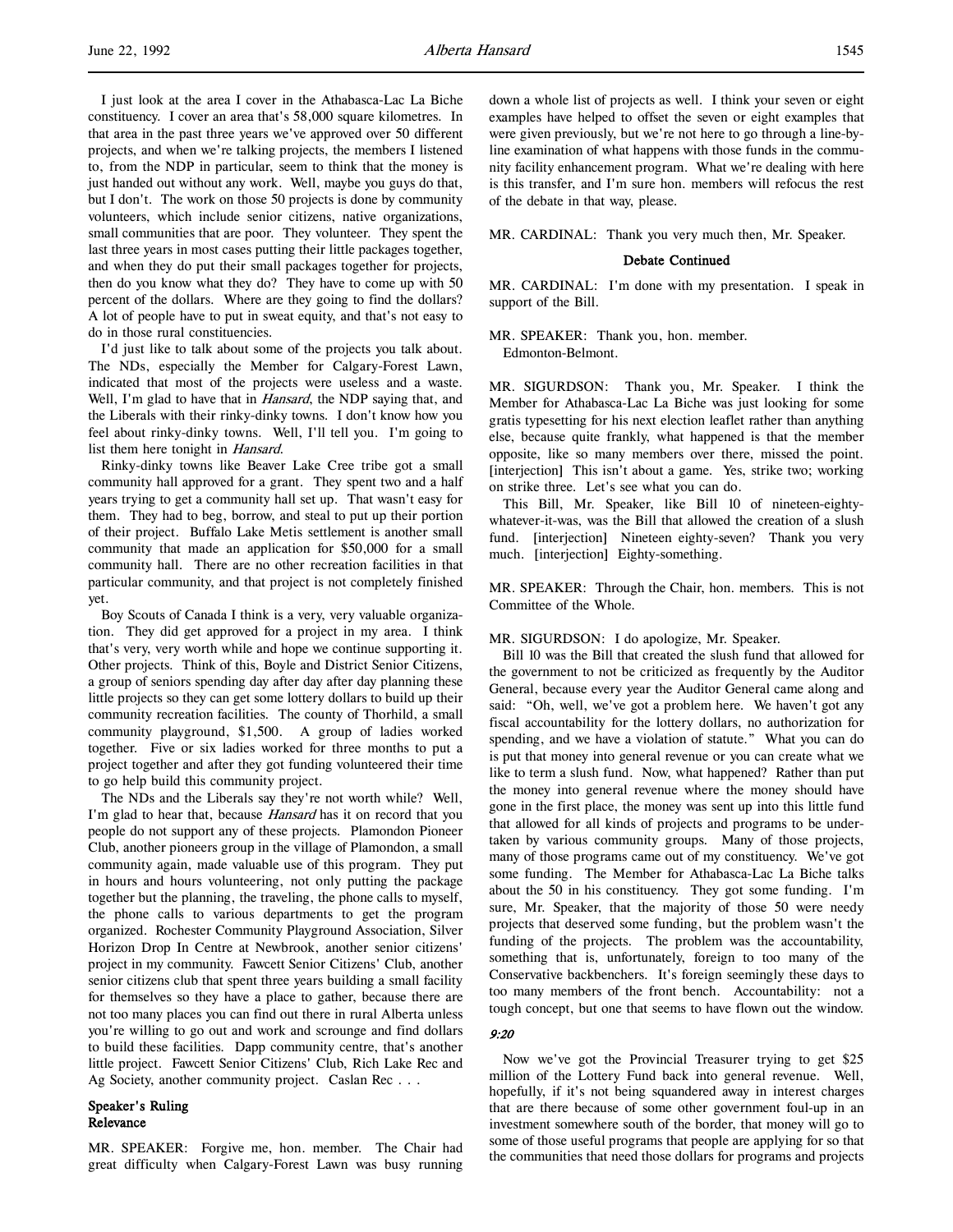inside the boundaries of their communities can get that funding. Perhaps we'll have that accountability this time. That's what this Bill 35 is about. It brings some accountability back to this place where we're supposed to pass the expenditures of this province, not to have somebody say, "Well, we put in sweat, we put in hours, we deserve," and have a favourite MLA go forward to a minister that happens to control the fund to get the blessing from upon high so that their community can benefit.

Mr. Speaker, I think that when we take a look at Bill 35, it's a step to correct that which was wrong a few years ago.

#### MR. SPEAKER: Edmonton-Kingsway.

MR. McEACHERN: Yes, Mr. Speaker. My colleagues have made quite a number of points. I won't repeat them all, but I will add a few comments. The Auditor General told the government to either put the lottery funds under the budget or create a separate authority under which they could spend the funds. The government chose the latter, and my colleague for Edmonton-Belmont called it a slush fund. Unfortunately, it didn't have to be a slush fund, but that was just the way the government chose to do it.

When my colleague for Edmonton-Belmont talked about accountability, there are two parts to that accountability. One is putting forward the ideas of what you're going to spend the money on, and then the other one is accounting for it after you've spent it. Now, it is true that the Minister of Public Works, Supply and Services accounts for the expenditures quite well after they're spent. We do not deny that. The Member for Calgary-Forest Lawn had a long list of all the things that the money had been spent on. I want to just say to the Member for Athabasca-Lac La Biche that many of the projects are worth while. A lot of the community groups do a lot of hard work and do deserve the support and funding. Nobody's arguing that, but what we are arguing is that there should be some kind of process by which these expenditures are approved by the Legislature before they're made. It's that side of the accountability that's missing.

If the government had chosen to treat the Lottery Fund something like they treat the Capital Fund or the capital projects section of the heritage trust fund expenditures, then that would be all right. You would have the Lottery Fund expenditures before the Assembly in some manner of detail. Obviously, there would be sorts of categories. We understand that generally speaking it's spent on cultural things, sports things, and community league kinds of things. We're not particularly quarreling with that, although we do wonder sometimes when golf courses get a lot of money and sometimes community leagues have to wait a long time or struggle really hard to get a few dollars. If we had a Bill before the Assembly debating the priorities and spending that was going to take place before it was done, we might also raise the question of whether or not we should be spending some money on some golf courses or whether we should be putting it into things like youth emergency shelters or WIN houses or those kinds of things. That would raise another dimension, but that's certainly a debate that would be worth having in terms of talking about the expenditures of this government. The point is that we don't get any chance whatsoever to debate the expenditures of the Lottery Fund.

Now, what this Act does is say that we're going to take \$25 million from the Lottery Fund because it happens to be surplus to what the government or the minister decided to spend. How did the government decide how much to spend? I assume there was something in the neighbourhood of \$130 million or \$140 million collected last year and some hundred million spent – we're just guessing – and so there were some \$25 million left over. So the Treasurer says: oh, I'll have that. Now, you can add that, Mr.

Speaker, to a whole long list of things that the Treasurer said I'll have for my budget.

It's really quite interesting because it doesn't really accomplish anything for the total picture of the province. For example, if you want to look at the idea that the Treasurer – he just said it when he introduced the Bill. He said: it's consistent with our fiscal policy of taking any surpluses in any other government budgets and putting it into the general revenue account – to make his budget look better of course. He didn't add those words. Now, there aren't any revenues for the Capital Fund. There aren't any revenues for the heritage trust fund capital projects division expenditure, so he doesn't have any surpluses he can take there. It's just straight expenditures, which he ignores in his budget.

Also in his budget he took another little nest egg. He decided to take \$300 million from the Alberta Municipal Financing Corporation this year and put it into his general revenue account. Now, guess what happens with this \$25 million and that \$300 million, Mr. Speaker? As a matter of fact, the Auditor General in doing the consolidated books of the province will already have counted them. So while the Treasurer has made his budget balance look a little better – I mean, \$2.3 billion isn't very good, but at least it's \$300 million better than it would be if he hadn't taken the \$300 million from the Alberta Municipal Financing Corporation, and it's \$25 million better because he's going to take this \$25 million, but when the Auditor General goes to do the whole consolidated books of the province, he's just going to have to subtract that, because he always counted those in anyway. So really all it's done is made it so the Treasurer can say, "I've got a \$2.3 billion deficit."

Now, you and I know, and we've already been around that before, that in fact it's more than that. There's the Capital Fund which has no offsetting revenues. The heritage fund has no offsetting revenues. There's the \$325 million I've just described that's going to have to be added. That puts us up to \$3 billion already. Mr. Speaker, it's an incredible shell game that the Treasurer plays.

What he really should have done with this Bill is brought in the full \$135 million or \$140 million or whatever anticipated revenues he has for the Lottery Fund for the year and said: "Okay, here's the amount of money we expect to have. Here's how we want to spend it: X dollars in cultural things," and maybe break that down into different categories a little bit. "Here's how much we want to spend in sports things," and break that down a bit and set out some principles under which he's going to spend them. "Here's what we want to spend in community leagues and capital projects for community development," and break that down a little bit and give us a minibudget for the lottery funds. That's exactly what was needed, and then we could have had an estimates kind of debate on it like we do for the Capital Fund, like we do for the capital projects division of the heritage trust fund. That's what needs to be done. That's what's missing.

That's what we on this side of the House are saying, but everybody on the other side, in order to defend their Treasurer, who somehow is to be believed regardless of what kind of gobbledygook he gives us, in order to defend him, you then start saying we're not in favour of some of the expenditures that are made. It's true we're not in favour of some of the expenditures. We are in favour of many of them, but we would like to have them presented to us in an estimates kind of way either in the general budget – which is my preference; I would like to have seen all lottery funds put into the general revenues – and then the expenditures from the Lottery Fund, if you wanted to keep that as sort of part maybe of Executive Council, for example, like the Member for Calgary-Forest Lawn suggested. Then at least they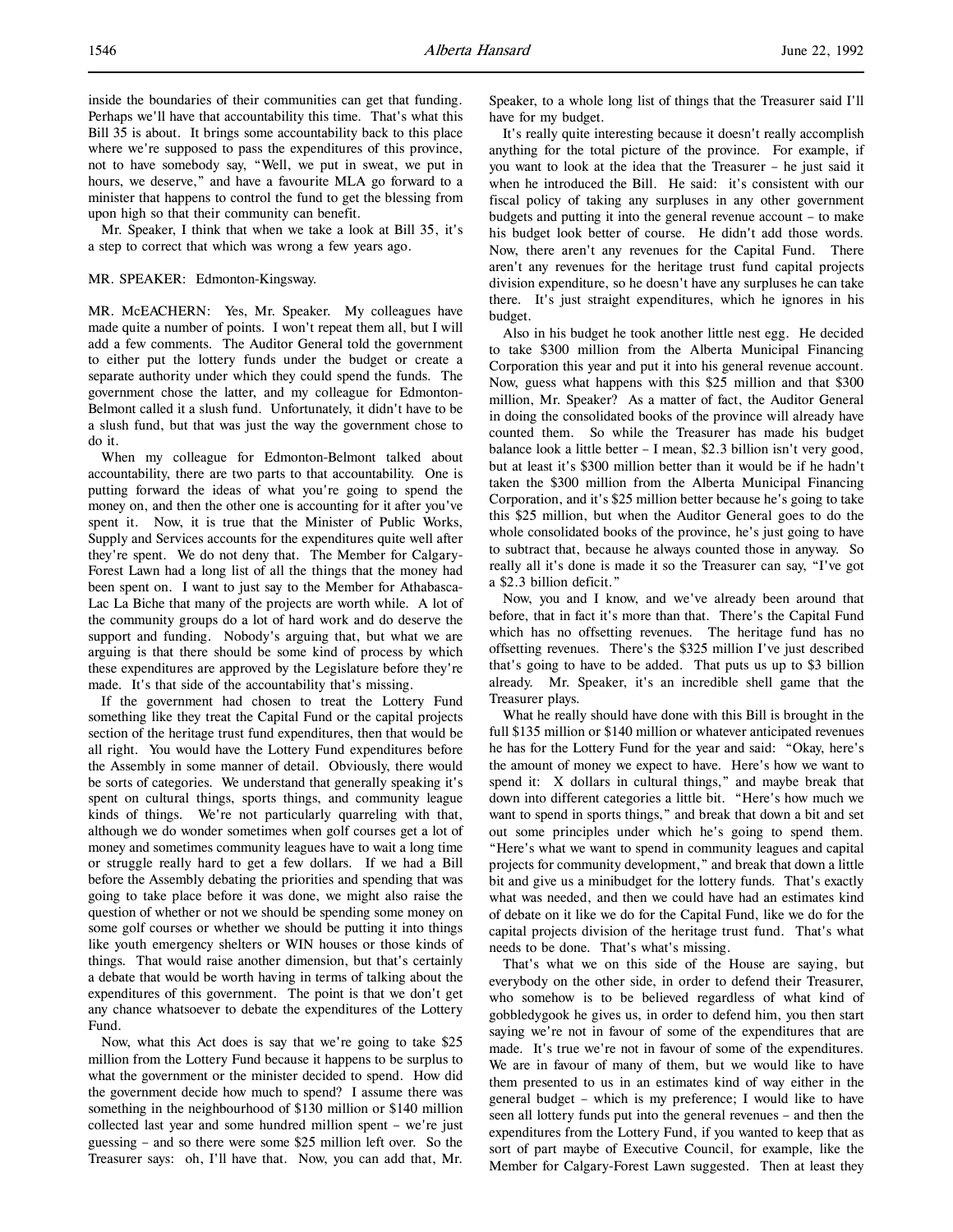would be before this Assembly to be debated and discussed and passed by this Assembly before the expenditures were actually made. That's really what needs to be done.

So what we have here is a Bill that doesn't really go that far toward meeting the idea of putting the money into the general revenue account. This \$25 million at least will go to some of those things which have been approved in budgetary expenditures. So to that extent, it is a step in the right direction, but it's such a small one, because the \$100 million or so that is spent by the minister without any prior approval by the legislative body of this province, which is supposed to approve all expenditures of the province, has not been done.

# 9:30

The minister has no authority whatsoever to do it other than that the lottery fund Act gave him the money as if it were some kind of a personal slush fund for him, and that's what we object to, Mr. Speaker. Surely the government can understand that people aren't going to put up forever with that kind of sloppy accounting for what's happening with the dollars or who's planning on spending the dollars or in what way or for what reasons. If they don't, then I guess this government isn't going to be around to spend the next set of lottery dollars after this year, or at least I would expect that they won't be.

Just one other thing that I had meant to say and I should add, I guess. It's already been said that the people who buy the lottery tickets are by and large hardworking people who don't have a lot of money. They buy them as sort of their way or their hope that someday they can strike it rich. It's really a pity. There was a time in North America when there was the idea that if you went out and worked hard, you could make it big. It's called the Horatio Alger dream or the American dream: anybody can make if they really put their mind to it and really work hard. For about a third of the population at least, if not maybe half, the chance of working hard and making it big in this society is disappearing. We keep the bottom third and maybe even the bottom half in rather poverty conditions that don't allow them the chance to really get out of that poverty, so the hope is to buy a lottery ticket and get out of it.

The government does sell it in the most crass way. I cringe when I see the ads. They really imply that if you just buy a lottery ticket, you're going to be on easy street. The odds are so astronomical. The least they could do is break down the prizes into smaller amounts and give out more of them. A million dollars usually just wrecks the family life and ties of an individual; \$5 million or \$10 million usually just messes up the person's life. A hundred thousand dollars would probably buy them a home and get them started on going back to school to get some further education or training. So instead of wrecking one person's life with a million dollars, why aren't we giving out 10 prizes of \$100,000 and buying somebody that needs it a home or financing their way back to school, something productive and constructive that they could then use to get out of the poverty trap they feel like they're in? We could help 10 people instead of messing up one person's life on every million dollars in prizes. This government likes to make the prizes bigger. As the prizes get bigger, \$5 million to \$10 million prizes, then they can sell more and convince more people that they're going to be the ones to get this \$5 million or \$10 million and they're going to be on easy street for the rest of their lives, when in fact really what happens to most of them is that they can't handle it and they mess up their lives.

So, Mr. Speaker, this tax on the poor is really unpardonable, and the way this government handles it is totally ridiculous. Their lack of accountability in setting some parameters and some reasons and some criteria by which it should be spent and having that debated here in this Assembly as a kind of estimates type of debate is totally unpardonable.

MR. JOHNSTON: Mr. Speaker, I have to apologize to the Assembly. I was wrong. I misread and misunderstood that the opposition could put such emphasis on such a simple Bill. They do not understand it. They give far-reaching consequences for the Bill. I can't believe the attachments to it.

MR. McEACHERN: Oh, get off it. This is a serious dissertation. Can't you get more serious than that?

MR. JOHNSTON: Well, there goes the Member for Edmonton-Kingsway again. Now, there's a guy who can compress the most words in the smallest idea of anybody I've ever seen.

Mr. Speaker, I move second reading of this Bill.

MR. McEACHERN: That's the kind of crap you get for a serious discussion.

# Speaker's Ruling Parliamentary Language

MR. SPEAKER: Order please. Watch your language, member. [interjections] Order. No matter your intensity of feeling, you still don't swear in this place.

[Motion carried; Bill 35 read a second time]

# Bill 37

# Financial Administration Amendment Act, 1992

MR. SPEAKER: The Provincial Treasurer.

MR. SIGURDSON: Here we go. Here's the one that the Treasurer . . .

MR. SPEAKER: Order please. Could I hear from the Treasurer first?

MR. JOHNSTON: Well, Mr. Speaker, the Financial Administration Act amendment is brought forward to the Legislative Assembly every year as part of our open and complete discussion about the financial position of the government. Accordingly, this year is no different. This year we're bringing forward for public scrutiny legislation to ask for an increase in the borrowing powers of the government of Alberta to \$17,500,000,000. Now, that's the upper limit. Rather than hide from this debate and rather than suggest that there's some other agenda, we're putting this legislation up front.

As I've said in previous years, we could have come in in 1985- 86, say, and simply said to the Legislative Assembly: we're going to take all borrowing limits off. We would have simply stripped away the limits. We would have had one battle. Obviously we could have done that. To put the right context on this, this serves two purposes. First of all, it does in fact serve as an adjudication as to the fiscal plan of the government and allows us from time to time to debate fully what it is we'll be doing with the borrowing, the debt of the province and, two, as I've said, puts the full possible exposure on the amount of borrowings of the government.

Mr. Speaker, over the past year the province of Alberta has experienced very difficult times. We know them well, going back to '85-86. We saw them again this past year. We know that to move out of the current particular fiscal position, starting in '86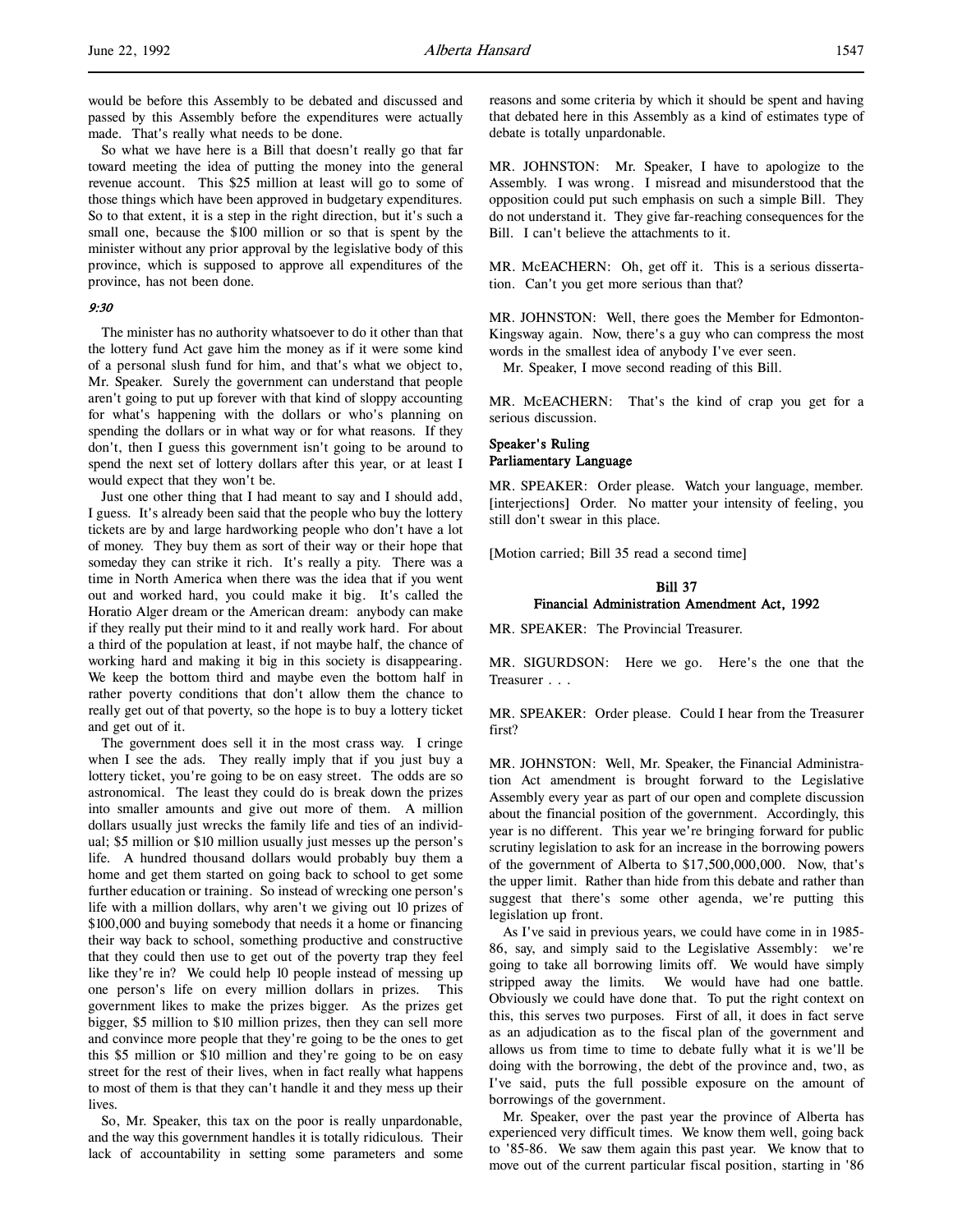with the oil price shock, followed by the gas price shock of '91- 92, in fact we've had to use the considerable borrowing power of the government to ensure that we smooth out of the recession, ramp down some of our expenditure programs, and try to replace the revenues in other ways. We've done just that.

So it's important that Albertans know what's happened over the course of the period. They know, of course, that we have as good credit as any government in Canada, that we can borrow on the capital markets at a preferred rate. We still have more assets than any other government in Canada, and in fact we find ourselves fairly well balanced between assets and liabilities as of March 31, '92. But we must keep our eye on the debt amount; there's no doubt about it. It's our intention to bring forward a plan – and it's now in place – to balance the budget over the course of the years ahead. We've introduced spending limits which will limit our expenditures, and we've gone to the revenue sources over the past five or six years to also increase the revenue potential of this province. Now, that's what we've done, Mr. Speaker.

The reason we need a limit, of course, is that you cannot always forecast what's happening with respect to your revenues certainly. We saw that in '91-92; we saw the gas price shock, which drove 99 percent of our deficit last year. We have tried to work our way out of that. There's no question about it: forecasting is a difficult game when you're reliant on external forces which drive the oil and gas prices in your province. We know the exposure that's there. We know the external forces which, in fact, either work for us or work against us. Now, when they're working against you, you have to rely on the other savings account, the other economic strengths that you have. Fortunately, in Alberta's case we have a vast number of economic strengths which help us balance off the current difficulties which the government and the people of Alberta have experienced since 1986.

Now, Mr. Speaker, we have a debt limit which will move to \$17.5 billion. If you take the total amount of deficit which we forecast, about \$2.3 billion, then in fact you would probably have some additional flexibility in the current level between the 13 and a half billion dollars and the 17 and a half billion dollars, \$2.3 billion for the Capital Fund and General Revenue Fund, and you'll see that we still have some flexibility. But you must remember that we're now in the sixth or seventh year, and some of our maturities are starting to take place in the capital markets around the world. Some of the debt that we borrowed to see us through the period 1985, '86, '87 is maturing, as it did last year. So you have to have that flexibility. You have to have that release, Mr. Speaker, so that you can refinance that debt in a reducing interest rate market and replace it at an opportune time. That kind of flexibility is necessary.

#### 9:40

Finally, Mr. Speaker, there's always the intrayear call on the resources of the government. From time to time we'll see that in November and December we have a higher cash flow requirement, and in fact that moves up our borrowing requirements considerably. So you may see a variability in any one year of up to \$1 billion to \$1.5 billion just on the cash flow basis alone. Given the size of our expenditures right now and given the size of the variability on a seasonal basis, that impacts on our cash flow.

So if you bring all these together, you can see that only the prudent fiscal managers would ask for this kind of flexibility, would openly discuss it with the people of Alberta, would underscore the need for us to deal with the size of our expenditure and our deficit clearly, as we have done and are continuing to do. That's one part of this legislation, and I'm sure that this issue and this message will be clear enough for the members of the opposition to deal with. They will discuss it and put the worst possible spin on it that you can imagine. In fact, they know that they're exaggerating, to say the least.

Now, to talk about complexities in this Bill, Mr. Speaker, there are other complex issues. I'll be glad to provide more fully during Committee of Supply any additional information that's necessary, but in this piece of legislation we do have fairly interesting changes which allow us to deal with the intricacies of the futures market, the derivatives market if you like. Every year we have to look at the Financial Administration Act and change it to reflect contemporary circumstances, because what has changed and what we may be using in terms of financial instruments were not contemplated when this Act was written and certainly are being put in place at a very rapid rate. The derivatives market or futures market and options market are very complex, and we are attempting to keep this legislation as updated as possible to give us the power to protect portfolios or to manage liabilities with the most sophisticated instruments which are now available around the world. That, I must say, would be of interest to some people, I'm sure, but it's certainly one of the more complex parts of the legislation.

This legislation therefore falls roughly into those two parts: one dealing with the debt part, where we're up front and completely forward in our discussions with the people of Alberta on the debt limits and, secondly, the so-called adjustments to the legislation which flow from changes in the financial derivatives market in particular and which will allow us to be as contemporary in terms of our dealing in the management of assets and liabilities as any government in Canada. We have to have that flexibility inside the legislation to do that.

Accordingly, Mr. Speaker, I move second reading of Bill 37, the Financial Administration Amendment Act.

#### MR. SPEAKER: Calgary-Mountain View.

MR. HAWKESWORTH: Thank you, Mr. Speaker. Well, I give the Provincial Treasurer credit for one thing, and that's . . .

MR. FOX: Don't you dare. He'll never pay you back.

MR. HAWKESWORTH: Well, he needs a lot of credit these days, I guess, looking at the increase in the deficit that's he's asking us for.

I give him credit for one thing, Mr. Speaker, and that's being able to make that statement without breaking out in laughter. He did it with a straight face. He might have been shy. Certainly he's not shy; he should have embarrassed. I give him credit for that.

#### [Mr. Deputy Speaker in the Chair]

Here we have, Mr. Speaker – what is it? – the seventh consecutive year. I lose track of them after a while. The Provincial Treasurer has come in here like clockwork every year and said: oh, by the way, I need some more money. The province is going deeper in debt year after year after year. Now, this is a government that at the last provincial election asked for a mandate from the people of Alberta for good fiscal management. This was a government whose debt ceiling at the last provincial election was 7 and a half billion dollars. Every year this provincial Treasurer has walked into this place and asked for an increase: \$2 billion, \$2 billion, \$2 billion. Now this year it's breathtaking, a \$4 billion increase requested in the debt of the province. And he talks about debating fully what we're doing? He takes three or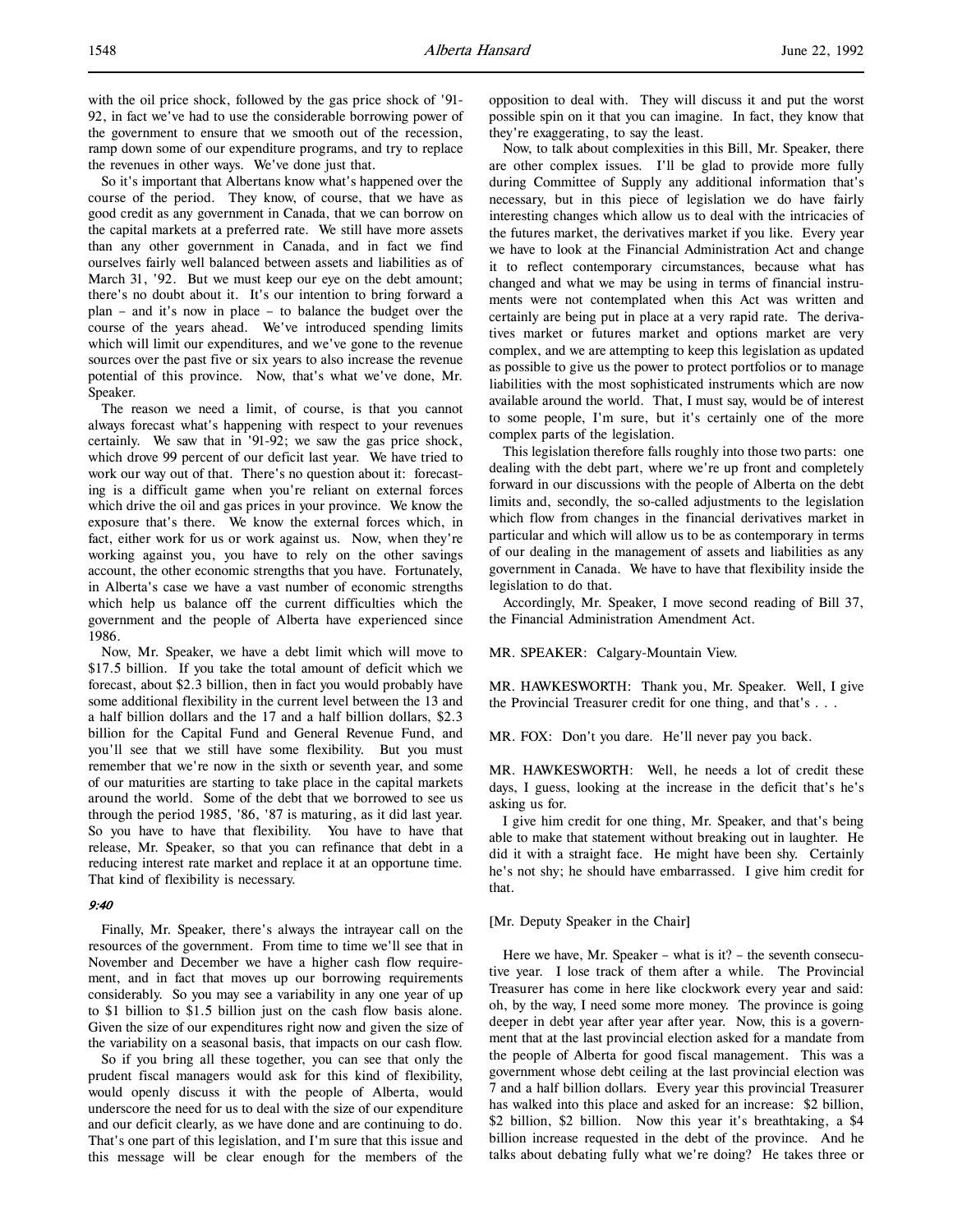five minutes at the most to explain a \$4 billion increase in the debt of this province. This is unbelievable; this is totally unbelievable and unconscionable.

You know, we got all this from him last year. He brought in a balanced budget, and then along with the balanced budget was a \$2 billion increase in the debt ceiling. Well, if you've got a balanced budget, Mr. Treasurer, why do you need to raise the debt ceiling by \$2 billion? "Oh, well, we have to refinance, and we've got cash flow requirements, but it's a balanced budget. Believe you me, we're not really going to go \$2 billion deeper in debt. It's just a cash management problem. It might last for a few days or a few weeks. We lock in our money here in preparation or anticipation for redeeming some money over here down the road. So don't you worry your little heart about it. It's all temporary. It's a balanced budget." Well, oops. If that was the real reason, Mr. Speaker, then why are we asking for more money? Why is this Provincial Treasurer asking to increase the debt ceiling if he didn't actually go out and borrow another \$2 billion? Was he misleading us last year when he said: oh, it's just a short-term cash flow problem that I've got. Short-term? Cash flow? It's long term, and it's permanent, and it's \$2 billion deeper in debt.

Now the story's changed a little bit. A year ago we weren't hearing anything about the 1991 gas price shock. Oh, no. Our Provincial Treasurer said: no, those estimates are the best you can find; we stand behind them; those revenue estimates are just hunky-dory. This year he's saying: oh, you know how hard it is to do proper forecasting. I don't know how hard it is, Mr. Speaker. I told him a year ago that his forecasts were wildly optimistic. Anybody could have seen that a year ago. Even your humble servant right here from Calgary-Mountain View could have told you all that. In fact, I did last year. I told him that his forecasts were wildly optimistic, but he wouldn't accept my word for it last year, so he won't accept my word for it this year, I'm sure.

Now he talks about a balance between our assets and our liabilities. Oh, you notice the caveat: March 31, 1992. Well, Mr. Speaker, I can say with some assurance that somewhere about a year ago our liabilities exceeded our assets in this province for the first time in I don't know how many decades. This province, under the stewardship of this Provincial Treasurer, became a net debtor province. For him to just glibly talk about balanced assets and liabilities – when he inherited his portfolio, this province had something like a \$15 billion surplus in its assets. This has all been frittered away. It's disappeared. It's gone. It's finished. It's over with. It now puts us in the position of a debtor province, all because the Provincial Treasurer claims that forecasting is hard to do. I should think that after seven or eight years he'd finally learn how to do it right. But he hasn't, and all we've got from this Provincial Treasurer is another \$4 billion bill.

Now, what this symbolizes, Mr. Speaker, is that last year not only was he wrong on his revenue forecast, but he said to us that the short-term problem was going to be nothing more than a shortterm problem. What he's admitting to us tonight is that all of a sudden that money just happened to be needed and the province's debt ceiling has to be adjusted in order to deal with this year's problems. Well, Mr. Speaker, this I find just so incredible: that in one year the Provincial Treasurer can give us a whole bunch of lame excuses, they all prove to be nothing more than lame, sorry excuses for a fiscal strategy, and he comes back the following year and does exactly the same thing.

#### 9:50

What's going on in the Conservative caucus in this Legislature? We go through the entire budget process from the night of the Provincial Treasurer's budget speech. He tables all these documents. He says that the budget's going to be this, that the deficit's going to be that, that it's going to be a balanced budget, that it's going to be a deficit, that it's going to be whatever he says it is. At the end of the process he comes in with a Bill raising the debt of the province which bears no relationship whatsoever to the budget process that we've just spent eight weeks on. Is that crass political manipulation? Is it leading the Conservative caucus along by the nose, you know, that they vote for this every year? He does it every year because his caucus colleagues let him get away with it? Is this why this government still hasn't got a grip on the fiscal problems of this province? At one point I thought that this whole business of political life was intended to show some responsibility, to conduct the affairs of the province with some honesty, but what I see here, Mr. Speaker, is nothing more than an exercise in public relations on budget night and a manipulation of the public agenda to sneak through the real fiscal plan in the hopes that nobody will see what's going on and they can get away with it.

#### [Mr. Speaker in the Chair]

Now, the Provincial Treasurer said that the opposition is going to put the worst possible spin on Bill 37, the Financial Administration Amendment Act, 1992. We don't have to put any spin on it at all, Mr. Speaker. The problem is that the Provincial Treasurer has been valiantly trying to put a spin on all of this, and it hasn't been working. All the opposition has to point out is that year after year after year fiscal reality crashes in on the best constructed house of cards the Provincial Treasurer can put together. All it adds up to year after year after year is mounting debt. Higher payments each and every year out of our budget are being dedicated to debt repayment, and all that seems of concern to the Provincial Treasurer and his caucus colleagues on the government side is that it's just nothing more than a PR exercise: "We won't worry about it if we can get it through without the media taking notice. If we can sit through all the opposition speeches on it, somehow it's all going to be okay."

Well, that in my view is just leading this province to disaster. It's just leading this province to disaster.

## MRS. MIROSH: You said that once.

MR. HAWKESWORTH: It's just leading this province to disaster, Mr. Speaker.

It's like watching the shareholders of a company watching the senior officers plunder and pillage the assets out of that company, and you have to sit back until the annual meeting, with one exception, Mr. Speaker: the shareholders have more rights in a private-sector company than the public does in the province of Alberta. At least they can resort to the courts and injunctions and can take legal action to prevent management from plundering a company, but in this province we just have to sit by, watch the government destroy the assets that have been built up over the years, just helplessly watch them frittered away until the next election.

You know, it's just a recipe for disaster. I can't understand a government that ran on a platform at the last election of fiscal accountability, fiscal responsibility, and fiscal management raising the debt of the province in the course of the last three years by \$10 billion, and the only explanation we get from the Provincial Treasurer is: well, you know, a good forecast these days is hard to find. For him to come in tonight asking for a 33 percent increase in the debt of this province, spend 5 minutes and palm it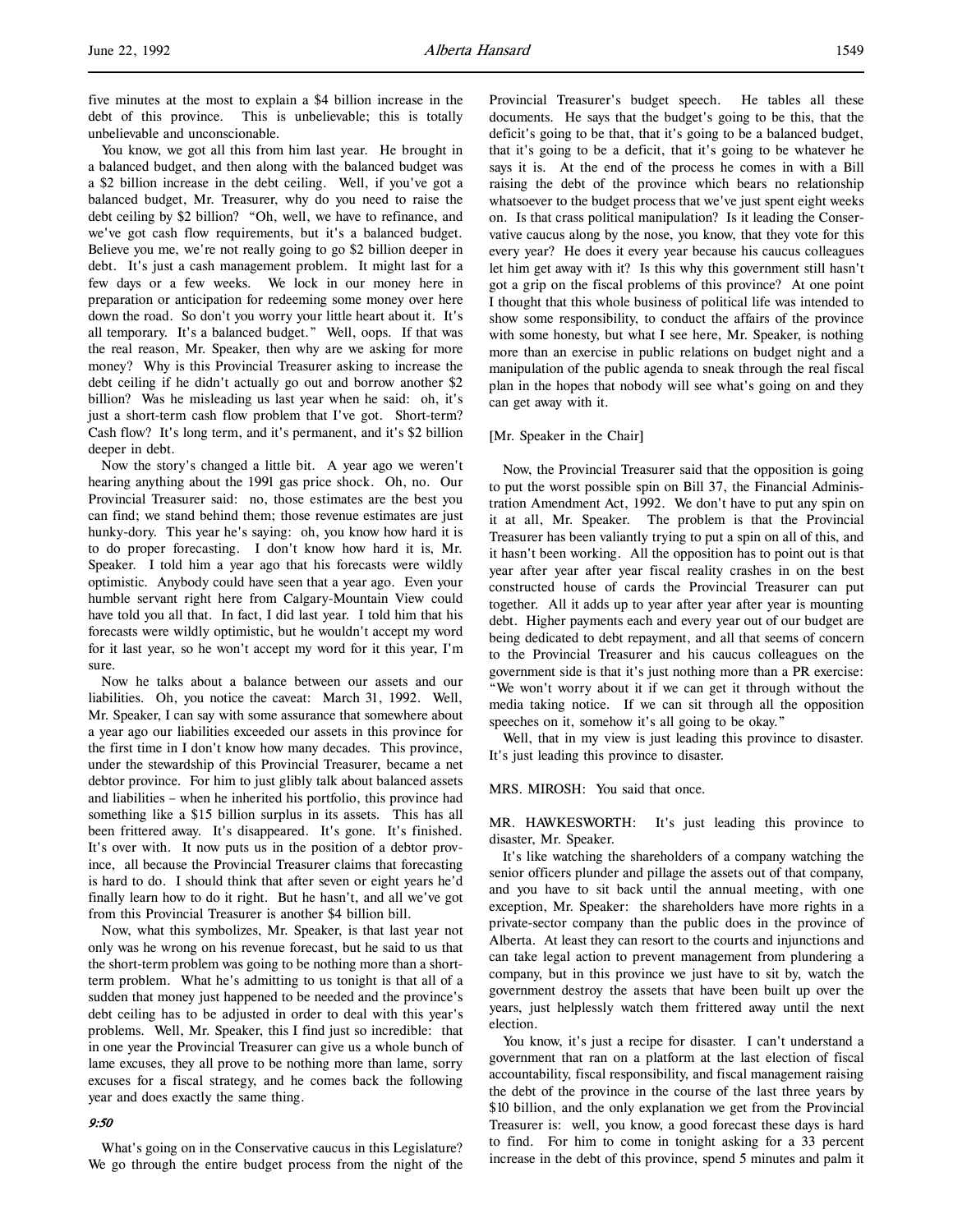off as nothing more than business as usual is an insult to the people of this province. Virtually a 33 percent increase in the debt of this province in one year: that's what a \$4 billion increase represents. And this Assembly is just simply going to sit back and the government members are going to say: "We're quite happy with that. We're quite happy to put up with a Provincial Treasurer who can't properly make forecasts. We're quite happy to sit back with a Premier who promises a balanced budget and has never been able to deliver on that promise or any other." Are people prepared to just sit here and accept that, or are they actually going to ask this Provincial Treasurer to get real, get in focus, bring this picture into focus and deal with this problem?

I'm not saying that I think the solutions to this problem are easy ones, but I do know that this government thinks that they're in the last year before an election, so all they're going to do is postpone any difficult decision until after the next election. All they're doing is creating a major mess for the next government to clean up. I find that appalling, Mr. Speaker, as well as all the other reasons I've given this evening. You know, all this government is doing is drifting. There's no leadership. There's no management. There's no accountability. There's no relationship between this Bill and any commitments that might have been made in the last election.

There's a cynical public relations exercise contained in another Bill that we'll probably get to tonight, the Spending Control Act. It's hilarious that given this context we're in, this provincial government would pretend that they're coming anywhere close to a Spending Control Act.

This, Mr. Speaker, is Bill 37. We don't have to put the worst possible spin on it; it speaks for itself. This is a government that is letting its debt spiral out of control and does not have the honesty to come into this Assembly and explain their reasons properly or to give justification as to why it happened in every other year before this and what makes this year any different from the past. You know, we've had this debate year after year, a number of years in a row. We thought it was mind-boggling when they asked for a \$2 billion increase in the province's debt. This one eclipses that by a hundred percent, asking for a \$4 billion increase in the deficit, the debt of the province, and we get no further explanation from the Provincial Treasurer than the lame excuse we got tonight. It's some mantra that he recites every year: if I say these words, this argument and the other, it will all go through hunky-dory with no problem. Each and every year when the same issue comes up, he recites the same mantra.

#### 10:00

The problem, Mr. Speaker, is that it's creating a serious problem, a disaster for the future, and if it's deliberate, it's a terrible injustice he's inflicting on the people of this province. If it's not deliberate, if it's accidental, it's sheer incompetence. It's simply a political con job. The only ones being fooled are this government if they feel they can simply ride through this crisis into the next year and somehow in the future everything will be all right.

Mr. Speaker, if it's a cynical attempt to simply drive up the debt of the province so steeply, so quickly, and create the crisis – you know, it may be that the Provincial Treasurer and the government want this crisis. Maybe they want to drive us deep into debt. It will be an excuse to dismantle medicare. It will be an excuse to cut back on all our social programs. It will be a good reason to cut back on education and advanced education. That's what the federal Tories are doing. Maybe that's why the Provincial Treasurer doesn't want to deal with the issue: it's a cynical attempt to create such a fiscal crisis that the government

will be forced to dismantle cherished social programs that have been built up over the years. Maybe that's what this Provincial Treasurer has in mind. Certainly the pattern fits. All the actions would fit with that scenario, Mr. Speaker.

The other scenario might be incompetence. Maybe the Provincial Treasurer was right. Maybe he doesn't know how to forecast. Maybe he doesn't know how to rein in the operations of government. Maybe this government has lost all control over its budget: you know, \$600 million and rising, the price for NovAtel; a hundred and some million dollars for the Pocklington loans; a hundred and twenty-some million dollars for MagCan. It doesn't take very long, Mr. Speaker, and you've added up well over a billion dollars, totally outside of anything called fiscal accountability. They just happened to be deals that were signed: no control, no fiscal management. The Premier wanted diversification. Okay, we'll give him diversification, boys. Come on in. The money is free. Just sign on the dotted line and take it out the other door. Maybe that's the kind of fiscal management we've got in this province with this government. Maybe incompetence is the right explanation for the way this Provincial Treasurer and his colleagues in cabinet run the finances of the province.

Whatever it is, Mr. Speaker, incompetence or a cynical attempt to destroy the responsibilities and the social programs that have benefited all Albertans, in either case this Bill spells disaster. I know the Provincial Treasurer made some opening comments about how the province has a lot of room in its fiscal management envelope in terms of handling its debt and its deficit. Something like 10 percent or so of the province's annual expenditures now go to meet debt payments. Now, there are a lot of provinces in this country who would like to be in Alberta's position. My point, Mr. Speaker, is this: it was not too many years ago when nothing in our budget was going toward debt payments. It's now 10 percent in a matter of at the most four or five short years.

It's not the amount that concerns me but the rate of growth in this budget item, the money being spent on debt repayment. With another \$4 billion into the kitty, Mr. Speaker, even if the Provincial Treasurer were to get good rates on that, that's an increase, I suspect, of close to half a billion dollars at the most favourable and is likely to increase our spending next year simply to make the payments on the debt somewhere in the neighbourhood of \$300 million to \$400 million, which puts the lie to the idea that this government has some control over spending. This is the one category of the budget that they should have control over, and it's the one they seem to have abandoned totally.

Now, why this huge jump this year? We haven't gotten very much detail from the Provincial Treasurer, but we do know that at some point they're going to have to pay the price for all these business deals that have gone bad. We know that at some point the cost of all this free money is going to come home to roost. All the money that ended up in the rural United States for telephone companies: somebody's going to have to pay the tab for that. All the money that went out of NovAtel to pay their operating losses and all the money that went out to buy that company back from the Telus shareholders: at some point that money has to be paid for. That's what's driving up the cost of this government. Those are the kinds of deals that are driving up the debt of the province. Intrayear requirements on a seasonal basis, the Provincial Treasurer said. He needs this money for some intrayear requirements. Does that mean that on December 31 they have to book a lot of year-end losses, they have to pay the bills for all these loans that have gone bad? Is that what he means, and so this money has to be in place? Maybe that is what he meant. That certainly wasn't the impression he was trying to leave.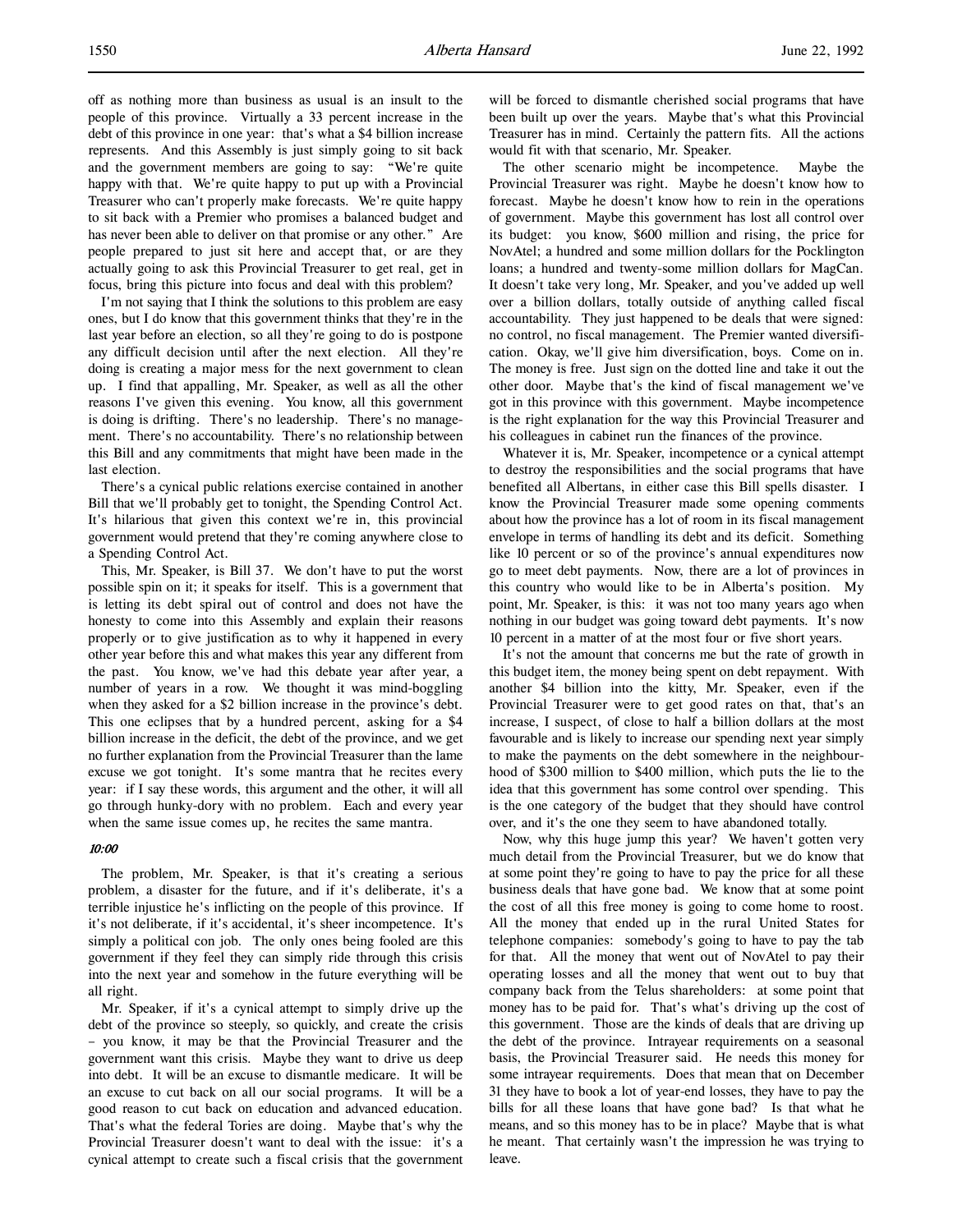So we've got a major problem in this province, Mr. Speaker, and Bill 37 is symptomatic of the worst this government has to offer to the people of this province. No fiscal plan, no leadership. Nothing but bland statements, offhand cavalier comments. No sense of responsibility for what's gone on in the past. No sense of duty that an explanation is owed to the Assembly or the people of Alberta for what went awry last year. All we have is a repetition of what's gone on before without any changes. No new explanations, no further details, no further accountability for approvals that have been given to the Provincial Treasurer in the past: none of that. If nothing else, surely we could have expected from the Provincial Treasurer at least some explanation why his explanations last year went so badly wrong. We haven't gotten a thing out of him from last year. He said in his comments that he was going to debate fully what he was doing. Then he spent just a few minutes making superficial comments about blaming everybody else, blaming the oil price shock of 1986, blaming the gas price shock of 1991, blaming his forecast, blaming the economy, blaming everybody else but his decisionmaking. Everybody else has to carry the can for the rapid increase in the province's debt, everybody except the Provincial Treasurer. Quite frankly, that's not acceptable.

#### 10:10

After he gave us these very same reasons a year ago, the least he could have done was spend some time talking about what happened in last year's budget. The least he owes us, Mr. Speaker, is an explanation of why his reasons last year were so badly out of whack. You know, he asked for \$2 billion last year. He spent it all when he assured us he wouldn't, when he assured us it wasn't needed. When he assured us that we had a balanced budget and the debt would not increase by \$2 billion, lo and behold, we find this year that in fact the ceiling was reached and he now needs some more money. The least he could give us would be an accounting. The least he could give us would be an explanation. The least he could give us would be some answers. The least he could give us would be some credit for accurately predicting last year what was going to occur.

Mr. Speaker, Bill 37 is part of a bevy of Bills the Provincial Treasurer is loading the Order Paper with as part of bringing to a conclusion the budget for 1992-93. Bill 37, as in other financial administration amendment Acts in previous years, bears no relationship to what's gone before. But in its essence, in its core, it tells the whole story. In its core the fiscal realities of the province intrude and cannot be ignored. In raising the debt ceiling this year, the Provincial Treasurer is admitting what the real budget implications are for this year.

MR. SPEAKER: Edmonton-Meadowlark.

MR. MITCHELL: Thank you, Mr. Speaker. I see there are two general issues with this Bill that are of concern. One is the question of increasing the debt ceiling by \$4 billion this year, of course, and the second is changes to requirements on behalf of the Treasurer for reporting details of the debt instruments he is utilizing to raise money.

First, with respect to the debt. Much has been said about the increasing debt of this province. I would be interested, of course, in reiterating that at any chance I get, but tonight it's getting late and I won't reiterate a great deal of it. The fact is that this Treasurer has presided over seven consecutive deficit budgets. He has promised four more at a minimum if you accept his assumptions, and who would? His assumptions are very, very optimistic. So the deficits he has projected will likely be higher than he has projected and would likely go on longer were he to remain Treasurer. This Treasurer has never delivered a balanced budget to this province. In fact, over the course of his administration we have seen the debt rise from about \$125 million, I think, to something in the order of \$25 billion if you accept Moody's, \$17 billion if you accept even a more conservative view, and \$14 billion or \$15 billion if you accept the Treasurer's own figures.

Something that hasn't been discussed in this Legislature before is the relationship between the increase in the debt ceiling established by the government and the annual deficit for each given year. So the question is: if the Treasurer is raising the debt ceiling this year by \$4 billion, as he is doing, what is the relationship between that increase and the ultimate deficit we could expect in that given year? If we go back over the course of this Treasurer's regime, we will see that from 1986 to last year, 1991-92, in every case but one the debt ceiling increase has been less than or equal to the ultimate annual deficit recorded by this Treasurer. In one case, yes, it was slightly less, but only about 10 percent less. In 1986-87 the Treasurer asked for an increase in the debt ceiling of \$3 billion. Do you know what his annual deficit was, Mr. Speaker? It ended up being \$4 billion. In 1987- 88 the Treasurer said the increase in the debt ceiling would be \$1 billion; his deficit was \$1.4 billion larger. In 1988-89 a \$1 billion increase, ultimately a \$2 billion deficit: twice the debt ceiling increase. In '90 it was \$2 billion, which became \$2.1 billion in deficit. The increase in the ceiling for 1991 was \$2 billion; it was a \$1.8 billion deficit. In '92 it was a \$2 billion increase with a \$2 billion deficit, and . . .

DR. WEST: Mr. Speaker.

MR. SPEAKER: Is this a point of order?

DR. WEST: It's interruption of debate under 482 of Beauchesne. Would the member entertain a question?

MR. SPEAKER: Edmonton-Meadowlark.

MR. MITCHELL: Sure.

MR. SPEAKER: The response is yes. Solicitor General.

DR. WEST: Mr. Speaker, to the hon. member. Given that I have heard him state in this House that health care, education, and senior programs are a priority, that included with those debt servicing equals 80 percent of our budget, and that we still have a deficit of \$2.3 billion, could he indicate which 16 departments he would like eliminated completely in order to balance the budget?

MR. MITCHELL: Mr. Speaker, a couple of things. One is that I think it's quite an admission that the Solicitor General would actually want to ask a question, inferring that he doesn't have the answer to that question. And of course he doesn't, because it's very clear. We have stated many times in this Legislature what our plan is. In fact, I can send him a document that outlines a series of measures, quite a lengthy series of measures. If he were less smart in his attitude here tonight and more aggressive with his Treasurer – perhaps behind closed doors we don't know what he says – maybe they would start to implement some of the measures we have suggested that would in fact make a difference. The Auditor General's efficiency audit powers would be one very effective one. Selling the Heritage Savings Trust Fund and paying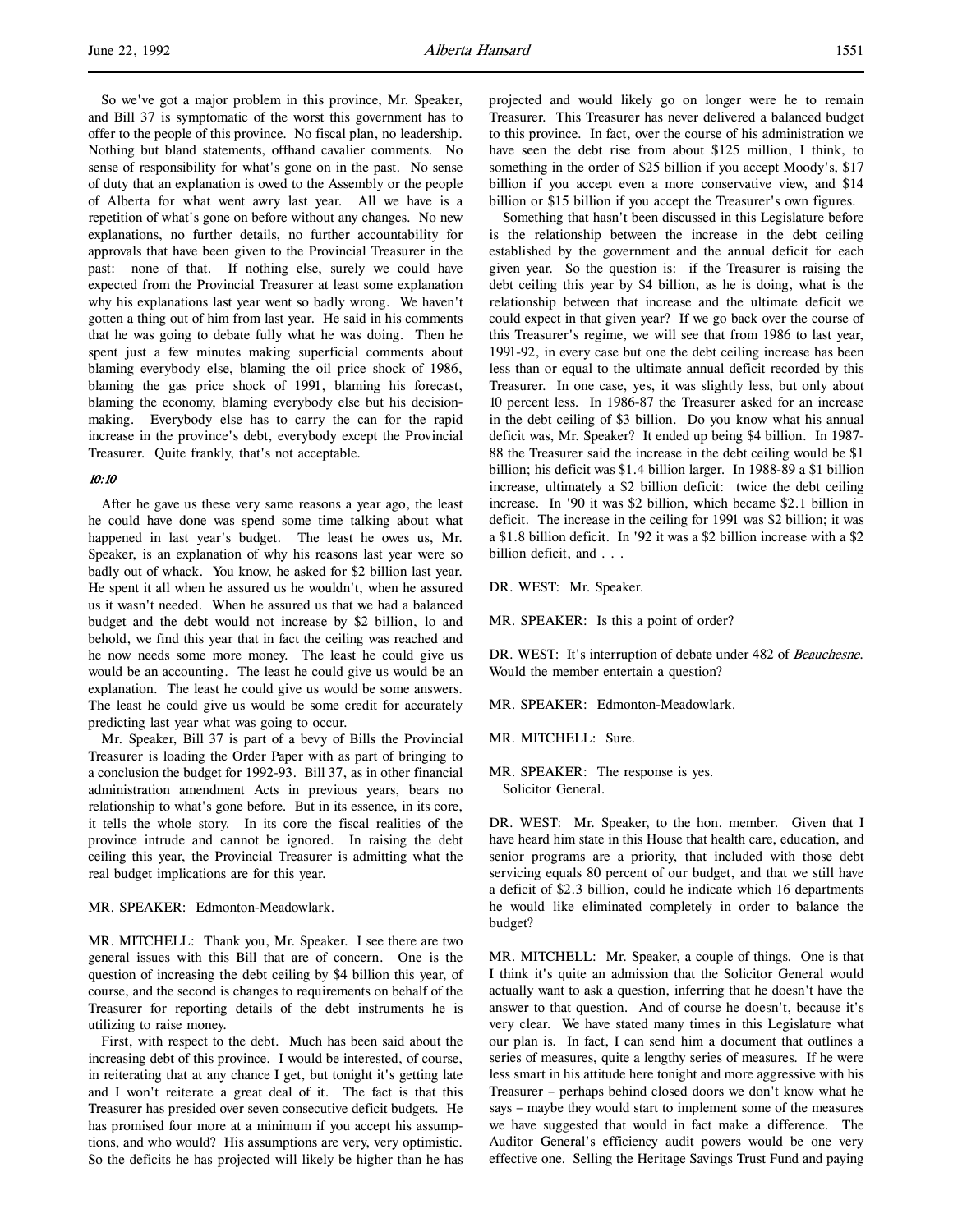off the debt would be another one. Pay-as-you-go capital expenditure would be another one. Instead of taking the \$2 billion in capital . . . [interjections] Do you want me to answer the question?

#### MR. SPEAKER: Order.

MR. MITCHELL: Instead of taking the \$2 billion in capital expenditures last year, which we borrowed entirely because we had a \$2 billion deficit, we would begin to phase that in with pay as you go. Priorizing for public review capital expenditures: we would list, starting at the top, perhaps some very needy capital projects, down to something that wouldn't be as needy, perhaps another curling rink in Stettler, for example. We'd say to Albertans: "This is what the priorities are. Help us make these decisions. Have a look, and you can see that we don't have that much money. We only have this much money, and this is where we're going to cut the line so we could assist politicians like these politicians in saying no." Let's start talking about renegotiating the lease with Olympia & York, where we took 400,000 square feet at about \$18 to \$21 a square foot – the ex-public works minister would never tell us – when we could get leasehold down here in the government area for little more than covering the operating costs. Let's talk about the cost-plus agreement we have with Chem-Security Ltd. to run the Swan Hills waste management plant.

Mr. Speaker, I could go on with a lot of ideas about this. Clearly these guys don't want to listen. The fact is that there is a long list. We can send you lengthy records of this in Hansard, and I'm sure it would behoove the Solicitor General to read that and maybe talk to the Treasurer about it.

What he has said in that question, which is very disconcerting, is that he has literally admitted this government doesn't have the ideas, they don't have a way to cut down, and they are throwing up their hands and saying, "What can we do?" Well, I think the electorate will answer that question very dramatically in the next election, and this Solicitor General, if he is lucky enough to be reelected, will have lots of time to ask Liberal cabinet ministers questions for which he will get lengthy responses.

#### 10:20

My point, Mr. Speaker, not to have been interrupted, is that there is a very, very interesting relationship between increases in the debt ceiling requested by the Treasurer and the deficit ultimately registered by that Treasurer. In five of the last six years the debt ceiling increase has been less than or equal to the actual annual deficit. That is to say, the annual deficit four out of six years has been larger than the debt ceiling increase, one year equal to the debt ceiling increase, and one year just slightly less, about 80 percent of the debt ceiling increase. Well, that raises a very interesting question, because in this Bill . . .

MR. SPEAKER: Order please. Are we having two separate caucus meetings here? If so, out the back.

Edmonton-Meadowlark.

MR. MITCHELL: Thank you, Mr. Speaker. In this Bill, in fact, the Treasurer is asking for \$4 billion as an increase in the debt ceiling, and he has estimated a \$2.3 billion deficit. Well, his record denies that that is possible, and in fact his record would indicate that it is very, very likely that \$4 billion in debt ceiling will translate into a deficit of at least \$4 billion and maybe even more. When you begin to try to reconcile the Treasurer's explanation of why he needs a \$4 billion increase, it makes very

little sense. He says the government requires the debt flexibility to cover a \$2.3 billion deficit, but of course it's not a \$2.3 billion deficit. If you add in Capital Fund, which you have to, it's a \$2.6 billion deficit for '92-93. And to refinance the \$2 billion in 1985-86 debts coming due this fall: if you add \$2 billion to even his figure of \$2.3, you get \$4.3 billion. So his debt ceiling wouldn't be enough to cover that.

In addition to that, he says the province also needs room to accommodate the major swings in demand for money the Treasurer experiences during the year. Well, either this adds to \$4 billion and he needs the \$4 billion or it adds to more than \$4 billion and therefore he needs more than \$4 billion somehow. Mr. Speaker, it simply doesn't add. The Treasurer stood up with a variety of glib explanations for why he needs \$4 billion. Using his own figures, his own explanation, it doesn't add to \$4 billion; it adds to more than that. Using his track record, you see that a \$4 billion debt ceiling will translate to far more than a \$2.5 billion or \$2.3 billion or \$2.6 billion deficit. It would be very interesting to see and nice to know, nice to have the Treasurer comment this evening on what the relationship is between the \$4 billion debt ceiling increase and his projection of a \$2.3 billion deficit, a relationship he has never been able to achieve in the previous six years of his reign as Treasurer.

The second issue is the effect this Bill has on reporting requirements for the Treasurer. Currently section 62(2) lists 13 different pieces of information that the Treasurer must specify

in relation to money to be raised by the issue and sale of a class or classes of Government securities other than treasury bills or notes.

This information that's required, for example, is the gross amount of securities, the time within which the money may be raised, the maturity dates of the securities, the currency, whether or not the securities are to be sold at a discount, the premium to be paid on redemption of the securities, whether a sinking fund is to be established.

Mr. Speaker, the Financial Administration Act as it currently reads requires a great deal of information to be specified in an order in council when the Treasurer goes to the money markets to raise money. Section 66 goes on to specify another range of information. In fact, it's another range of almost 16 different items of information, I think, at the minimum, maybe even 18, that the Treasurer may specify "in relation to money to be raised by the issue and sale of a class or classes of" – that is to say, in the determination of the amount and the manner in which the money is to be raised. What this Act does is replace section 62(2) and its 13 specified items of information with one three-line clause:

An order under section  $61(1)$  may include any terms or conditions required by the Lieutenant Governor in Council.

That is to say, by cabinet. It may include any terms or conditions required by cabinet.

So we go from 13 required pieces of information to whatever it is that cabinet and the Treasurer decide they would like to provide. That's very interesting in the context of a government that has said they're going to bring in freedom of information legislation. So on one hand they say they're going to do that, although we haven't seen it; on the other hand, they're beginning to plug up the possibilities of information provision.

Section 66, Mr. Speaker, goes from 16 or 18 specified items of information that would be specified in an order in council to a four-line clause which says:

Subject to sections 61, 62 and 65, the Provincial Treasurer may determine the amount of money to be raised and the manner in which the money is to be raised on behalf of the Crown.

So he may determine whatever he wants to determine, and he needs to report absolutely nothing. This is not inconsistent with other changes to other legislation.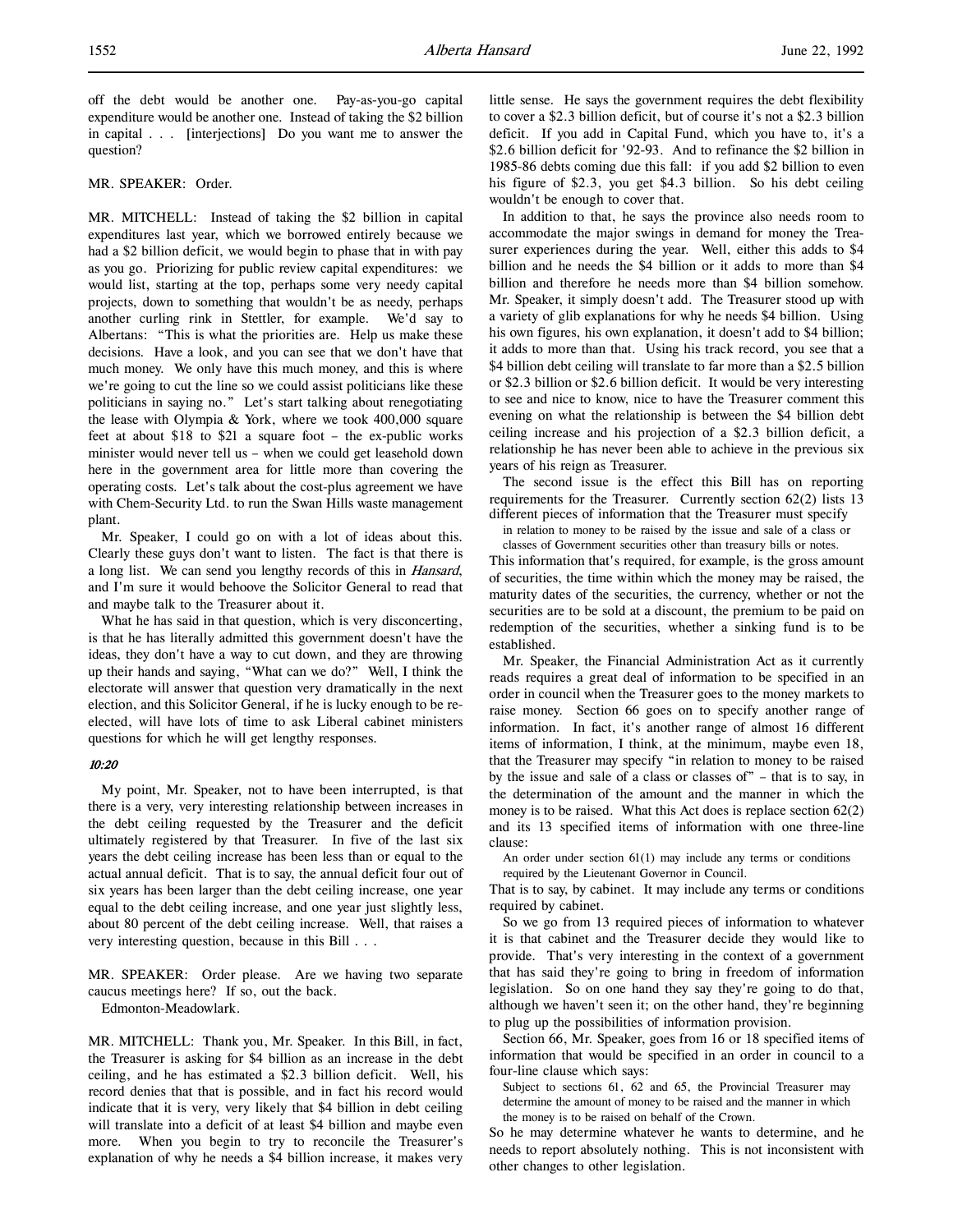We can see a pattern, Mr. Speaker, of cynical political moves to reduce information, to shore up the Treasurer's strength somehow. As astonishing as a \$4 billion increase in the debt ceiling is, perhaps every bit as insidious and even more insidious in its subtlety are the changes to sections  $62(2)$  and  $66$ , which will seriously limit the amount of information the Treasurer will be required to provide Albertans on his ever increasing amount of debt.

Mr. Speaker, as I listened to the Treasurer earlier this evening, it is almost as though the last people he is trying to convince are his own backbenchers, because somehow he needs their support to ever be able to bring this kind of legislation and his kind of budget to this Legislature. I believe it is wise for him to pay attention to convincing his own back bench because I expect there is hardly anybody else in this province that believes anything he says. Now, unfortunately, we are going to have even less information on the debt this Treasurer will float, less information provided to us so we will be able to evaluate what it is that the Treasurer is saying.

MR. McEACHERN: Mr. Speaker, the former speaker rightly pointed out that there are two aspects to this Bill, the one about the dollars and the other one about the Treasurer's powers. I intend tonight to deal mainly with the dollars.

There are so many ways of looking at what's happening with the dollars and the Treasurer is so good at doing a snow job that it's taken us six or seven years to totally discredit his believability in this province. Now nobody believes him, and I guess I want to put the final touches on discrediting his mathematics and his excuses for what he's doing. He starts out with the usual kind of Tory talk that they've got the best credit rating in the country. He knows darn well it's not true, that B.C. has an AA1 credit rating and Alberta has an AA2 credit rating. The B.C. government is a New Democrat government, I might say, by the way.

#### 10:30

The Treasurer's Bill, the part that I want to deal with tonight, talks about increasing the borrowing power of the province from 13 and a half billion dollars to 17 and a half billion dollars. When the Treasurer is asked, "Why do you need a \$4 billion increase in borrowing power when you said that your deficit for the year is only going to be \$2.3 billion?" he says, "Well, I need a little flexibility." Well, Mr. Speaker, as the Member for Edmonton-Meadowlark pointed out, he's needed a little flexibility in his borrowing power every year for a number of years, but he always seems to use it. I'll just use last year as an example. He said when he raised the borrowing power from 11 and a half billion dollars to 13 and a half billion dollars – on a balanced budget; he said he had a balanced budget. Then he says: "Now I want \$2 billion more in borrowing power. Oh, well, I need a little flexibility and some rollover money" and all this kind of stuff. We pointed out to him that he would probably need it all. Of course, he sort of admitted that this spring when he brought in this year's budget and said: "Oh, oops, I was wrong." We don't have balanced budget; we have a \$1.6 billion deficit on the budget side alone. Actually that figure will be \$2 billion by the time the Auditor General is done with it, and the consolidated figure will be 2 and a half billion dollars without much doubt.

I want to come to why I think the Treasurer will not have any margin whatsoever on his 17 and a half billion dollar borrowing power. I'm going to come at that figure in a number of different ways. I will just say that these figures do not include any pension fund figures because the Auditor General has not been allowed by the Treasurer to include pension fund liabilities in the consolidated

statement of the province. However, the Auditor General has included a lot of things in the consolidated statement of the province, including the heritage trust fund and Capital Fund expenditures, and losses like NovAtel and MagCan and all those other things, all the loan guarantee problems. All those things are included in the consolidated statement of the Auditor General, and those are the only real figures that matter. The Treasurer's budget figures are almost irrelevant, quite frankly, because it's only about 80 percent of the expenditures of the province. I'll get back to that point later.

I want to come back to several different ways of arriving at the fact that our deficit on the general revenue side will be some \$17 billion at the end of this fiscal year and that the Treasurer will need all of his 17 and a half billion dollar borrowing power.

#### [Mr. Jonson in the Chair]

I want to come at it first by looking at the debts incurred since the Getty-Johnston team took over the books of this province. In the year 1985-86 there was a \$41 million surplus. I just sort of used that as a nice year to start counting and then what's happened since this government took over – everything from there is easy to add up. Some of the numbers were already given by the Member for Edmonton-Meadowlark, but I'm going to put them together slightly differently, so I'll just run through them fairly quickly.

The consolidated deficit – and by the way these numbers are the ones that were put out year by year before the Auditor General and the Treasurer made their accounting change this year. They've now suggested we've got to go back and do them all over again and adjust these numbers. Totals should be pretty much the same; if anything, more now in the new way of doing it, because some of the expenditures which were being postponed to the future are now going to be dumped back into the past and would make these numbers even bigger. I may do that for another time, but I haven't done that yet because I don't really agree with that accounting change carried that far.

In 1986-87 the deficit was \$4.05 billion on a consolidated basis. The next year it was \$1.39 billion, the next year \$2.02 billion, the next year \$2.12 billion – that was the year that the Lottery Fund seemed to find \$250 million that the Treasurer could confiscate – and in 1990-91, the last year for which we have hard numbers, it was \$1.83 billion. Now, Mr. Speaker, that adds up to an \$11.41 billion debt at that point, accumulated over those years. Now, last year the deficit's going to be, on a consolidated basis, \$2.3 billion, and this year, any way you look at it, it's got to be at least \$3 billion. That \$5.5 billion added to the \$11.41 billion gives a \$16.9 billion deficit. The Treasurer's 17 and a half billion dollar borrowing power is going to pretty well all be needed, depending if he can hold the deficit this year to \$3 billion.

I'll point out why it has to be at least \$3 billion. He talks about \$2.3 billion on his budget side. That doesn't include \$252 million on the capital expenditures, for which there are no offsetting revenues; \$102 million on the heritage trust fund side, for which there are no offsetting revenues. It includes \$300 million that he's transferring into the budget side from the Alberta Municipal Financing Corporation. Oh, and don't forget the \$25 million that he's bringing in from the Lottery Fund. Now, those things the Auditor General already counts in his consolidated figures, so if the Treasurer is going to take them out of there and put them in his budget and claim they're revenues and therefore shrinking his deficit to \$2.3 billion . . . If you're looking at the consolidated picture, you've got to put them back in, because they've already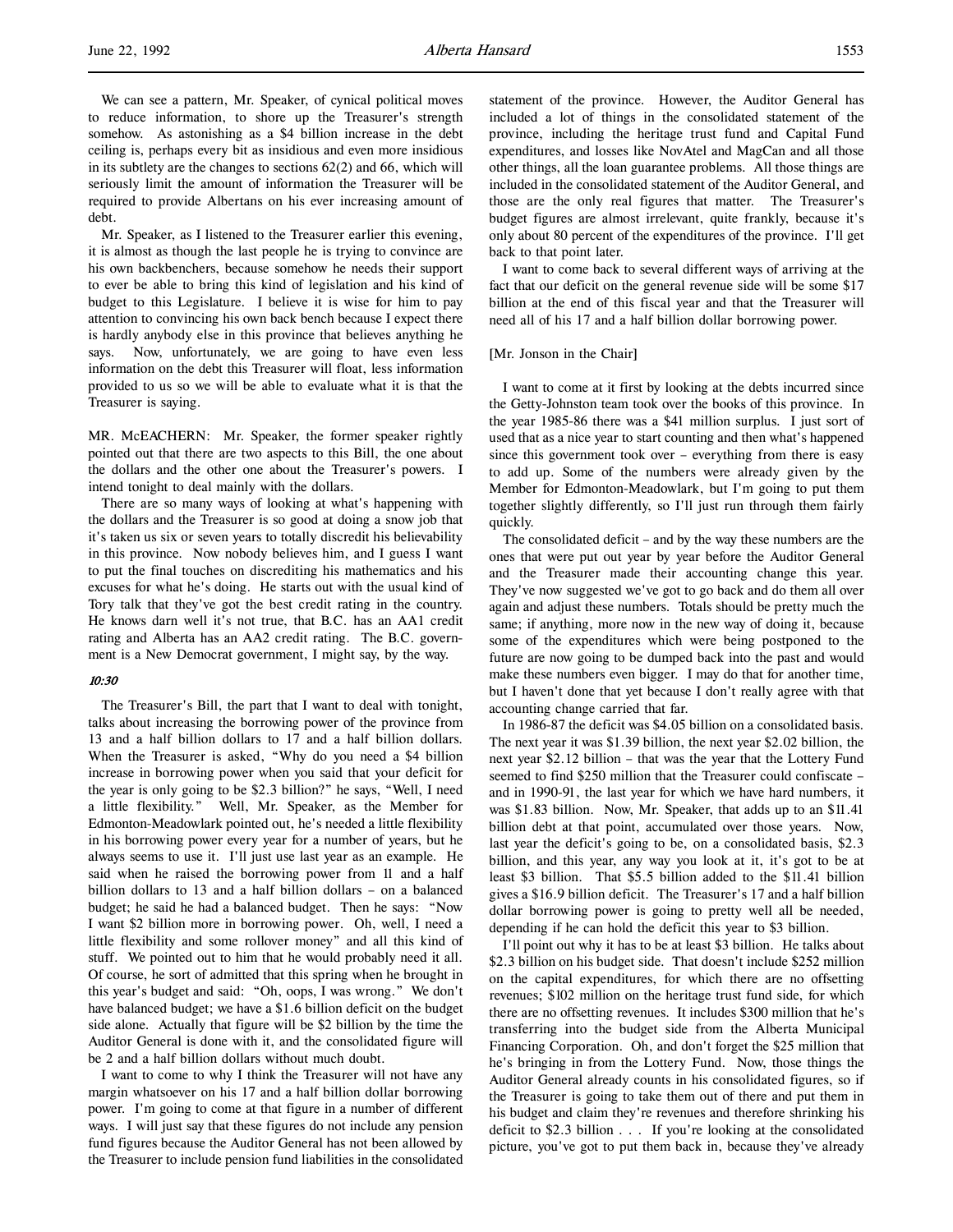been counted by the Auditor General when he does his consolidated figures, so at least \$3 billion this year.

Now, the Treasurer said that he needs \$4 billion. Why the extra billion? Well, he says it's for a little cushion. Let me just take you back to what happened to the cushion last year. The Treasurer said he had a balanced budget, yet he wanted \$2 billion borrowing power extra. In fact, over last year he borrowed \$3 billion and used up any margin he had from the year before. He doesn't have any margin now, so he thinks he needs to build in another margin. In fact, what he may be really saying is that's he's going to spend \$4 billion too.

Now, the Treasurer isn't too good about telling us that he doesn't have any margin from last year. If you look back at the books from last year, you get some interesting numbers – the Treasurer doesn't really like to own up – another way of arriving at the fact that the Treasurer is going to need all his 17 and half billion dollar borrowing power. If you look at the General Revenue Fund and Capital Fund, the unmatured debt shown on page 39 of the Treasurer's budget, you'll see that he's claiming that at March 31, 1992, just a few months ago, the unmatured debt was only \$12.1 billion. Now, if that were true, then he would have a margin of some \$1.4 billion, because he had borrowing power up to March 31 of 1992 of \$13.5 billion. Clearly, he can't have had a margin of \$1.4 billion then and still need a margin now. If you look at the figures of the deficits he's had over the years and the way it's added up, the numbers I ran through a few minutes ago, the \$12.1 billion figure is not a believable figure. The debt borrowing at March 31, 1992, must be between \$13 billion and \$14 billion dollars. I don't know why the Treasurer hasn't indicated that. It is a forecast figure; it's not a hard figure. He's not claiming that it's an Auditor General approved number. It would seem to me that what he's really admitting to is that the \$12.1 billion is not really the whole story.

Now, I understand that there's probably some lag time between when you go out and borrow money on the market and when you have to make your first year's payments. There's not much doubt that back in 1985-86 to '86-87, when we had that first big \$4 billion deficit, there was some fat and some money in the system that could have slowed down the rate at which we needed to borrow. For example, that first year of borrowing, the Bill the government passed was only to borrow 2 and a half billion dollars, even though the deficit that year was \$4 billion. Now, they caught up a bit the next year and raised it from 2 and a half billion dollars to 5 and a half billion dollars; nonetheless, there was some fat in the system then. By now that's not true. What we really have, then, is the Treasurer trying to pass off a \$12.1 billion deficit position at March 31, 1992, when in fact a more realistic assessment would be at least over \$13 billion and maybe as much as \$14 billion. When you add to those figures the 2 and a half billion dollars from the deficit last year and there's going to be a \$3 billion deficit this year, it puts you right up in the neighbourhood of 17 and a half billion dollars.

#### 10:40

There's yet another way to get at the deficit picture, Mr. Speaker. There are about four of them, so bear with me. I'm now on the third one.

If the assembled members of this Assembly would like to look at the public accounts – the last year we have is '90-91 – at page 1.4 of the consolidated balance sheet, you will see the balance that the Auditor indicates there for March 31, 1991. Now, if you look back a little further to when this government took over, to 1985- 86, and look at the balance sheet then, it was \$12.6 billion. Okay? The Auditor General said that we had \$12.6 billion in net

assets. Now, he's counting the heritage trust fund and all the debts of the province and throwing it all into one big consolidated statement, and we had a \$12.6 billion asset at that time.

Now, at March 31, 1991, how much was it? This was the last year for which we had public accounts. It was \$464 million: less than half a billion dollars. If you subtract that figure from the \$12.6 billion, you get \$12.1 billion. So we spent \$12.1 billion in that period. We've now had last year's budget of a 2 and a half billion dollar deficit. We're into this year, which is at least a \$3 billion deficit. There's a 5 and a half billion dollars deficit; add it on to a position of half billion dollars net assets, right? So we will be \$5 billion in the hole at the end of this fiscal year, having started from a \$12.6 billion position five or six years ago.

That's over \$17 billion, and that's why the Treasurer is going to need every cent he's asking for in this \$17 and a half billion borrowing power. He's not allowing himself some flexibility. He's in fact admitting to a disaster, that he's been totally unable to handle the fiscal arrangements of this province to look after itself.

There is one other way to arrive at it, and that's to look at the borrowing power of the province and where it came from. The Member for Edmonton-Meadowlark started this line of reasoning a while ago, so I'll pass over fairly quickly. The year we had the \$4 billion deficit, 1986-87, the government put the borrowing power at 2 and a half billion dollars, as I said, probably because there was a little fat in the system. The next year they raised that borrowing power to 5 and a half billion dollars; in other words, a \$3 billion increase even though the deficit incurred that year was \$1.4 billion. What it was was some catch-up from the year before; some of that \$4 billion did not get spent until the second year. Some time lag in it, I guess, but \$1.4 billion and \$4 billion is \$5.4 billion, and so the 5 and a half billion dollar borrowing power barely covered the needed borrowing at that time. Every year for the next several years they increased the borrowing power by \$2 billion, from 5 and a half billion dollars to 7 and a half billion dollars to 9 and a half billion dollars to 11 and a half billion dollars and even last year on a balanced budget, they increased it from 11 and a half billion dollars to 13 and a half billion dollars. Now, they increase it \$4 billion more to 17 and a half billion dollars. Every year they've needed the money, so you can only assume they're going to need it again. So for the Treasurer to try to pass off to us that this 17 and a half billion dollars really isn't necessary, that he's really got a \$2.3 billion deficit for this year is sheer nonsense.

What it amounts to is that the Treasurer is not leveling with the people of Alberta. He needs in his budget book to put some kind of analysis on the consolidated deficit for the year and to be up front with the people of Alberta. He ignores, as we just said, the heritage fund and the Capital Fund expenditures, and he keeps taking money from parts of the budget like the heritage trust fund and Alberta Municipal Financing Corporation – that's under the heritage trust fund – and the Lottery Fund and things like that and making his own budget part look better so he can go around and brag to the people that he had a balanced budget last year, that he only had a \$2.3 billion deficit this year.

Then when you look at the other things, you see it's more straightaway. Over and above and beyond that – and this gets at something else the Treasurer says – this Treasurer in spite of putting forward that disastrous picture of deficit after deficit after deficit, all the time telling us he had a fiscal plan that was going to balance the books, then has the gall to bring in the other day a Bill saying that he's going to limit government spending and that this government has such a wonderful record of keeping control of expenditures. Mr. Speaker, I've just shown you that there are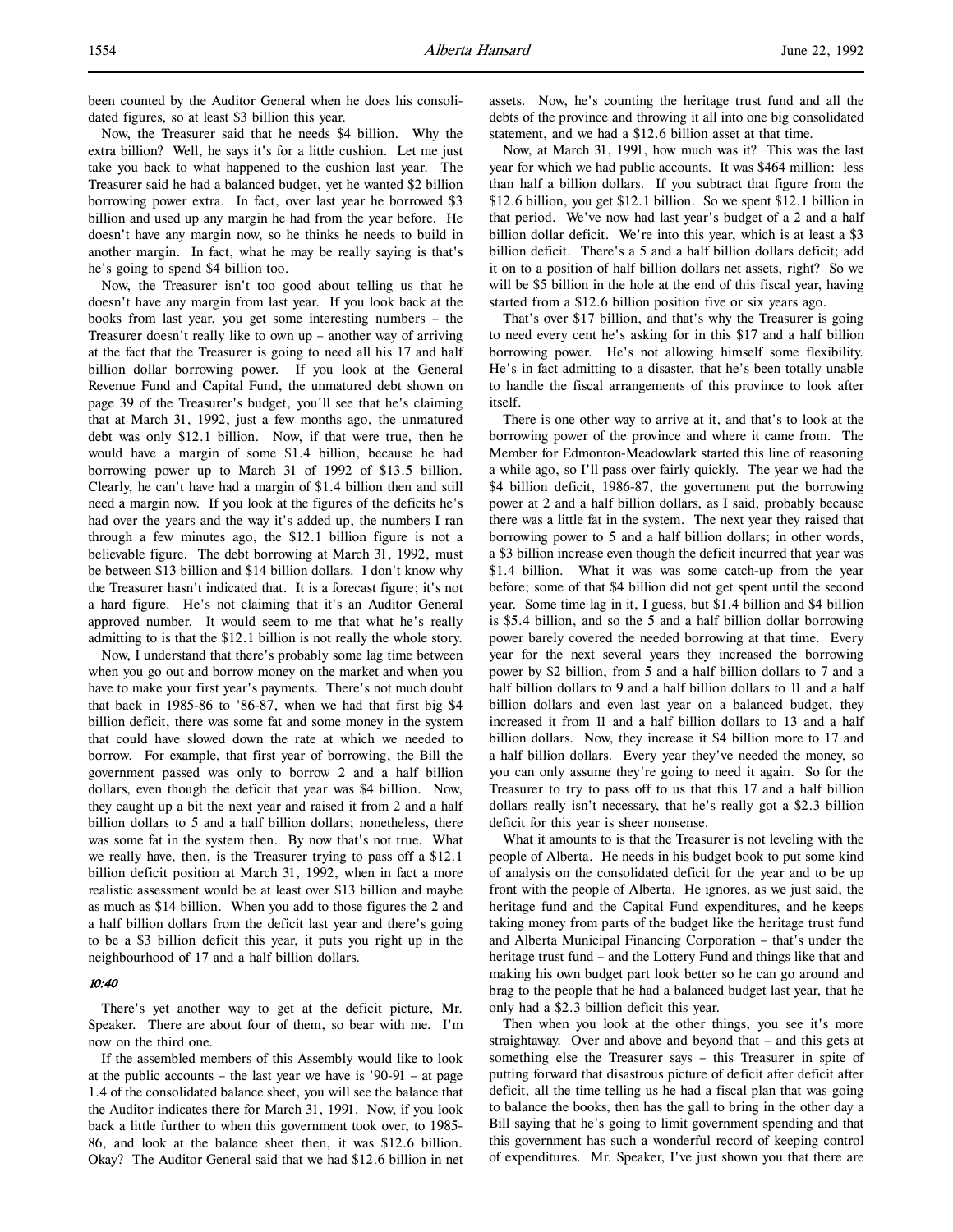already a lot of things that he doesn't include in his budget. Well, there is more, would you believe, much more than what I've just said. As a matter of fact, there's a whole list of things that the Auditor General includes in the consolidated statement – some of which have some offsetting revenues but not enough to offset them all – that the Treasurer never mentions. I will run through some of them.

There are the heritage trust fund expenditures – we did mention that already – and the Capital Fund expenditures. We mentioned that, okay. There's the Alberta Municipal Financing Corporation, some \$530 million. These figures are for the last year for which we have public accounts, and I got them from the Auditor General's office. These are numbers that add to the expenditures that are taken by this government but are not included in the government's budget book. Okay? So there's \$530 million that comes out of the Alberta Municipal Financing Corporation. Health care: there's \$500 million that comes out of some of the premium payments. Utilities: there's another \$150 million. In the school foundation fund there's \$175 million. In lotteries there's \$100 million. In hail and crop insurance there's \$100 million. In the farm credit stability program there's \$75 million in just administrative costs to the banks, that my friend from Vegreville likes to tell everybody about. From the medical research foundation of the heritage trust fund there's \$30 million. The small business term assistance plan, \$22 million. That adds up to \$2.1 billion that the Treasurer doesn't include in his budget book, and every year there's a similar kind of amount.

In fact, I looked at it year by year and did a few figures on that. I did miss one year here; I didn't get to finish this little exercise. If you compare the Treasurer's budget figure to the consolidated figure for expenditures – now, remember I did say there are some offsetting revenues for some of those figures – the Treasurer's revenue estimates are also around a billion and a half dollars less than the revenues. For instance, the premiums for health care: some money comes in and some money goes out of that particular system, and it changes the numbers in total, right? Nonetheless, the extra revenues that the Auditor General has to count, over and above what the Treasurer says, is usually about a billion and a half dollars, whereas the expenditures are always \$2 billion or more. Let me give you some examples. In 1990- 91, the last year for which we have hard figures, the Auditor General's consolidated expenditure figure is \$15.2 billion. The Treasurer's was \$13 billion, a \$2.2 billion difference. In the year before, '89-90, the consolidated expenditures were \$14.2 billion to the Treasurer's \$12 billion, a \$2.2 billion difference. The year before that I don't have, but the one before that I do: \$12.7 billion expenditures on the consolidated side, \$10.4 billion on the budget side – a \$2.3 billion difference unaccounted for by the Treasurer. In the year '85-86 the difference was \$2.5 billion.

So what we have here is a Treasurer that has purposely found ways to hide the expenditures of the government and shove them aside from his budget and then give us some figures for the budget expenditures and say, "Look how tight we're managing our program spending," and has the gall to bring in this Bill that says that he can keep the expenditures of the province to 2 and a half percent this year, 2 and a quarter percent next year, and 2 percent the year after, when in fact a large part of his budget – well, 17 or 18 percent of his budget – is not accounted for by his budget. Yet he has the gall to say that he's got control of his expenditures. If you look at the Auditor General's consolidated figures – and I've said this in the House a number of times, and the Treasurer loves to get up and say, "Well, you don't know what you're talking about," but he never refutes any of the exact numbers because I always take them straight from the Auditor General's books.

#### $10.50$

The Auditor General puts the expenditures for 1990-91 at \$15.2 billion, the year before at \$14.2 billion, and the year before that at \$13.2 billion on a consolidated basis for each of those years. Now, that's an increase of a billion dollars each year, and that's around 7 and a half percent in the first of those two years and 7 percent in the second. So we got about a 15 percent increase in the consolidated expenditures of this province in the last two years for which we have hard numbers, yet we're supposed to believe the Treasurer that he has kept the expenditures of the province to 2.3 percent a year for the last several years, the best fiscal record of any province in the country.

Now, when you throw in things like NovAtel on top of that, the Treasurer should understand that he was the laughingstock not only of this Assembly the other day, when he introduced this Bill to control expenditures, but of the whole country. There isn't anybody in this country that believes this Treasurer has a handle on what he's doing. Well, he does know what he's doing in the sense of how he's trying to manipulate people, but nobody believes his manipulations anymore; nobody believes his numbers anymore. The guy has got to a point where he's a one-man band spouting off incredible amounts of nonsense, and instead of trying to refute the serious arguments and specific points that we make on this side of the House, he just stands up and makes some silly points that, you know, we don't know what we're talking about or we don't understand what he's doing. The trouble is, we understand all too well, and over the five or six years that we've been in this building, we've been able to totally discredit the kind of misinformation and the Treasurer's way of trying to put the best light on everything that he passes out to the people of Alberta. The people of Alberta no longer believe him, Mr. Speaker, and there's no need that they should. The Treasurer has totally blown it.

He spent six years trying to tell us that he was going to get on top of the deficit and balance the books. Last year he then said, "Eureka; we've balanced the books." This year he says, "Oops; I made a \$1.6 billion mistake." Then he tries to put it all down to, "Well, nobody could predict the price of a barrel of oil." In fact, everybody told him that \$23 a barrel was totally unrealistic. His own Department of Energy told him that it should be \$18 or \$19 a barrel that he should be projecting on. But no. He said, "I need \$23 because I need a balanced budget," so he just doctored the numbers and came up with this balanced budget. The Member for Calgary-Mountain View and the Leader of the Official Opposition and myself told him over and over again, "Your deficit is going to be at least \$1 billion to \$1.5 billion, not a balanced budget." We had a little worse year than it looked like it might be at that time, so it's going to be \$2 billion on the budget side and \$2.5 billion on the consolidated side. The Treasurer just says, "Oops, I made a mistake." Then he turns around and brings in this stimulative budget, which is, if ever I saw one, a deathbed repentance.

In fact, what it reminds me of is what Grant Notley said. He said many years ago that the Alberta government will rule this province until they have wrecked it, until they have wrecked the economy, until they have allowed the big multinationals to rip off the resources, and until they have put the province in a big debt situation. Then the people of Alberta will finally get fed up with them and turn the province over to the New Democrats, who will have to straighten out the mess, reminiscent of what's going to happen in Saskatchewan. The New Democratic Party of Saskatchewan ran 11 balanced budgets in a row and in 1982 handed on to a Conservative government a \$2 billion surplus. In nine years the Conservative government of Grant Devine ran nine deficit budgets and left that province in a hole of \$13.9 billion.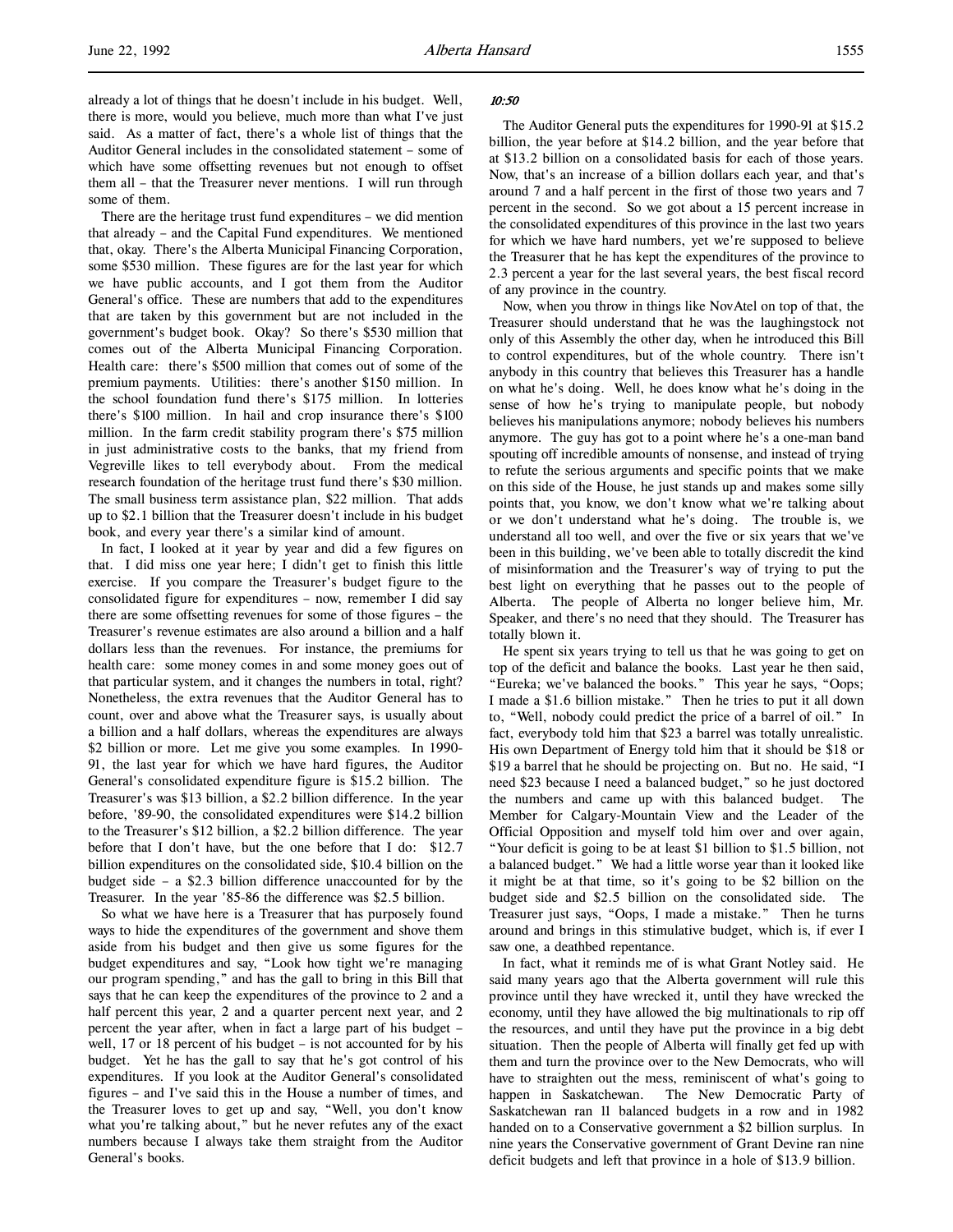Now, we've had some heritage trust fund money, and we've got that little nest egg that's been sitting there for a long time that the government's afraid to touch. Nonetheless, when it's all counted in at the end of this fiscal year, this province will be \$5 billion in the hole, including the heritage trust fund. So while we won't be quite so badly off as Saskatchewan and won't be starting in quite as big a hole, Lord help us if this government stays in power another four or five years. We will be worse off than Saskatchewan because this government has no plans, no way of getting us out of that kind of a mess. This government has presided over economic policies that have been totally disastrous. They deregulated the oil industry in 1985-86 because of course that was exactly the way to go, just in time to get clobbered by OPEC with \$8 a barrel oil. We lost 3 and a half billion dollars in oil revenues that year, and we've never recovered, and there's no sign that we're going to in the oil industry.

Then, of course, there's the agricultural policy. After 20 years of Tory rule agriculture in this province is in terrible shape. The family farm is on the wane and will be lucky to survive. Now we're selling out to the big pulp companies from Japan in the same way we sold out to the big oil companies in the '70s and '80s.

We jumped into a free trade deal that was supposed to be good for manufacturing, and we've lost 5,000 manufacturing jobs in this province and 500,000 across this country since the free trade deal came into effect. Now we're going into the North American free trade deal because, of course, the trade with Mexico is so irrelevant we don't need to really pay any attention to that. In fact, what we're finding is that the Americans in those negotiations are demanding all the concessions that they didn't get out of us in the free trade deal. This country is going to be trading at a great disadvantage on every front you can imagine over the next few years because this government has supported free trade blindly and it's supported the federal government, their federal cousins, who have taken us into the free trade deal blindly.

So, Mr. Speaker, we've seen a disastrous economic policy, no fiscal plan whatsoever in spite of what the Treasurer says. This province is in a lot of trouble because this government doesn't know what it's doing and because it doesn't level with the people of Alberta as to what's going on with the economy or with the dollars in this province.

[Mr. Speaker in the Chair]

MR. SPEAKER: Call for the question?

SOME HON. MEMBERS: Question.

MR. SPEAKER: Edmonton-Belmont.

MR. SIGURDSON: I would have thought, Mr. Speaker, that surely the Member for Lacombe would have gotten up to try and defend the government's position on Bill 37. I was just waiting. I thought that maybe I could give the opportunity to the Member for Dunvegan to stand up and say: yes, we need \$4 billion more. Or how about Smoky Lake? How about Rocky Mountain House or Clover Bar or Athabasca-Lac La Biche? When I'm sitting over here listening carefully and attentively to the Member for Calgary-Mountain View go on about how disappointed he is in the Treasurer coming forward and asking for another \$4 billion, followed by the Member for Edmonton-Meadowlark saying that he, too, is disappointed, followed by the Member for Edmonton-Kingsway, I thought for sure that somebody from the back bench over there would stand up and try and defend his honour. Can you believe it? Nobody wants to go on the record.

# Point of Order Parliamentary Language

DR. WEST: Mr. Speaker, point of order.

MR. SPEAKER: Order. Point of Order.

DR. WEST: Mr. Speaker, the hour is late and a lot of us have had a long day. Under Standing Order 23 when another member starts using abusive, insulting language – he is mentioning the names of the constituencies and the members over here directly to entice disorder in this House.

MR. SIGURDSON: This is a government Bill.

MR. SPEAKER: Are you on the point of order, hon. member.

MR. SIGURDSON: I thought it was a purported point of order, Mr. Speaker. I'll allow you to rule, sir.

MR. SPEAKER: It's the usual form to have the point of order stated, and sometimes the person who's been involved responds.

The Chair obviously regards it as not being a point of order but nevertheless looks forward to the Member for Edmonton-Belmont speaking to the Bill.

# Debate Continued

MR. SIGURDSON: Bill 37: \$4 billion more and not a member of the Tory back bench wants to defend it. Mr. Speaker, can you imagine that? Here's government policy. Here's a policy of the government asking for \$4 billion more. Here are these fiscally responsible folk saying: "Oh, we've got to have fiscal responsibility in Alberta. We've got to have fiscal responsibility in Canada." And nobody wants to defend it. Is that to imply that Bill 37 is fiscally irresponsible? It's amazing. I would have thought for sure that we would have had people come forward saying: "Oh boy, we need this 4 billion bucks. We need the \$4 billion so that we can continue the programs and the policies of the government." But not one. Can you imagine the opposition just going on and on and on, as we're going to do with this Bill? Can you imagine not one of them standing up and trying to defend the position of the Provincial Treasurer and his cabinet colleagues who desperately need \$4 billion because they've mismanaged the economy so badly? Mr. Speaker . . .

# Speaker's Ruling Repetition

MR. SPEAKER: Thank you, hon. member. Four times is enough repetition about the point you're attempting to make. The Chair looks down here and sees there's plenty of room for other members, and many yet wish to get in. So now we're coming back to the Bill, please.

MR. SIGURDSON: Well, Mr. Speaker, with respect, I was late in getting up so that I could allow somebody from the backbench to get in, and nobody moved. Nobody moved, so . . . All right.

# 11:00 Debate Continued

MR. SIGURDSON: Let's move on to something else. Let's talk about how the Provincial Treasurer stood up to introduce his Bill. Let's talk about the Provincial Treasurer's comment. He stood up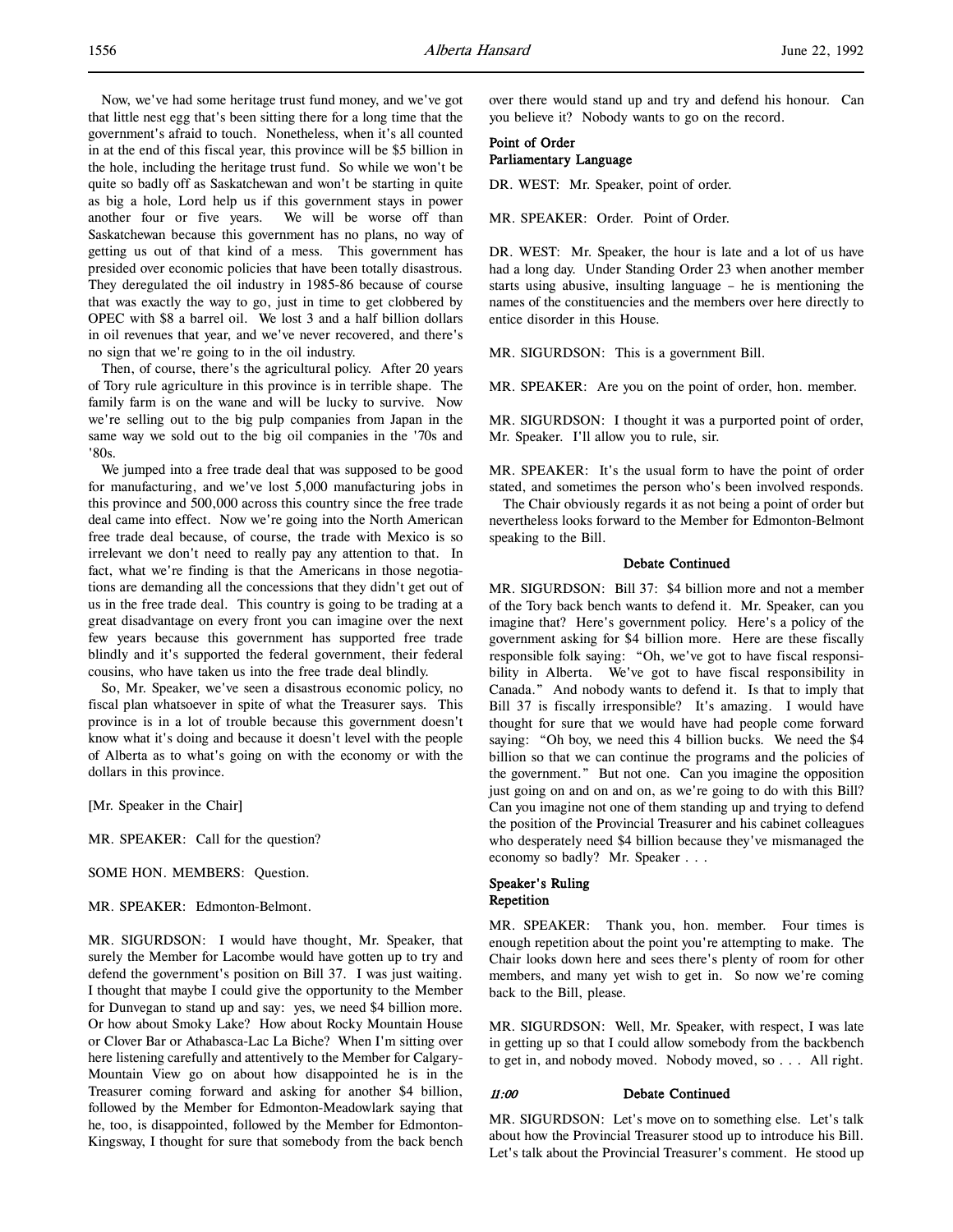and he said: oh, well, we could have come in in 1986 and asked for that 17 and a half billion ceiling then. What a – I'm sorry, Mr. Speaker; I know you've got certain rules about parliamentary language, so I won't use the word that I was about to use. What nonsense. Can you imagine if the Provincial Treasurer in 1986 had walked into the Legislative Assembly and said: "Oh, we're going to go for a little financing. You know, we can project down the road. It's tough to read the future, but we can project down the road, and we're going to need 17 and a half billion dollars . . ."

# Speaker's Ruling Decorum

MR. SPEAKER: Hold it. What are you doing leaning against the wall? You're either in or you're out, but you're not leaning against the wall. Thank you.

Edmonton-Belmont, you obviously have one member rising to the occasion somehow.

MR. SIGURDSON: You know, Mr. Speaker, he's looking for his post. That's his post in this government. That's what he's just trying to hang onto, but the Provincial Treasurer has already expended all of those dollars, so he hasn't got very much at all.

#### Debate Continued

MR. SIGURDSON: Anyways, when the Provincial Treasurer kicked off debate tonight with respect to Bill 37, he came and said: we could have asked for the big ceiling at the very beginning, but we wanted to be honest with the people of Alberta. The truth is, Mr. Speaker, that if they had come in in 1986 and said, "We want to borrow 17 and a half billion dollars," the triple A rating would have been kicked right down to – what is there? What's the bottom end? C?

#### MR. McEACHERN: Triple B.

MR. SIGURDSON: No, it's lower than that. You can go lower than that. If they had done that in 1986, that's where we would have ended up.

So what we've had is this sort of gradual increase of the borrowing power of the province. As my colleague from Edmonton-Kingsway said, we started with two a half billion. Seven years later, only seven years later, Mr. Speaker, we've got 17 and a half billion dollars. Is this the end? Well, I don't think so. Not as long as the Member for Lethbridge-East is sitting as the Treasurer for the province. We'll probably come back next year, and he'll say: "Well, we didn't do so well. We didn't do so well."

#### MR. JOHNSTON: Five more years.

MR. SIGURDSON: Mr. Speaker, he's threatening me. He says he's going to come back in five years. At 2 billion dollars a year, we're now looking at 27 billion, 28 billion dollars as a ceiling. What a frightening thought.

When I go out in my constituency and knock on doors, I get two responses. I get people that are extraordinarily upset, not because the Member for Edmonton-Belmont happens to be at the doorstep. They're extraordinarily upset about the policies of the government that have created the mess we're in. They are very angry, Mr. Speaker. But that's not the group that I worry about, because I can take that anger, and I can focus it. I can channel it, and I can turn it into something positive if there's given direction. There's the other group that have become apathetic

because they don't believe that we can get out of the mess that this government and this Provincial Treasurer have created. Now it's 17 and a half billion dollars.

The Provincial Treasurer, when he introduced, said in his opening remarks: oh, we had a tough time; we had an oil shock. Well, of course, Mr. Speaker, we did have an oil shock. My goodness, more than the oil shock, we have had rotten management of the government books, extraordinary mismanagement of the government books, billions of dollars shot in poor investments and ad hockery, friends of the government coming along and saying, "Oh, well, if you need a few dollars here, what's a few million to you?" That's got to stop, because the people no longer believe that we can get out of the mess that this government has created. The mess that we're in is so great that people have lost faith. They don't see where their hard earned tax dollars are going.

We still have people in northeast Edmonton that are trying to get facilities to make their life in their community better. Just \$4 billion – that's going to be the new ceiling – and now it's 17 and a half billion dollars. How much of that money is going to be dedicated to a health care facility in northeast Edmonton? Hazard a guess: nada, nothing, no dollars. In my constituency, Mr. Speaker, I was visiting senior citizens homes. Those folks there wanted some privacy. At the Edmonton Foundation Home for Seniors people that have had independence all of their lives are now finding they're having to share facilities and finding themselves in embarrassing positions. They would like to know how much money of this additional \$4 billion that's going to be borrowed is going to be dedicated to their needs. I'd guess again: not one dime, not a dime.

I've got people that would like to have extended care facilities up in northeast Edmonton. They would love to have the opportunity to spend more time with their loved ones in an extended care facility, but they can't because they have to travel too far away. They haven't got the means and the wherewithal to get to other facilities around the city or around the province to be with their loved ones. They want to know when they're going to get their facility, if they'll ever get it. Will this additional request for another \$4 billion of borrowing power provide them with that facility? Any bets? Any guesses? Will the Provincial Treasurer stand up and say, "That's what this money is for"? No. No, it's not going there.

Other groups: the Neighbourhood Activity Association of Belvedere, CARRA, Unity House, groups that deal with the poor, people just wanting to have an opportunity to better their lives – \$4 billion could go an awfully long way, Mr. Speaker, but they don't believe for a minute that the money that the Provincial Treasurer is asking for in Bill 37 is going to do them any good. They don't believe that it matters any more what the functions of our government are. You know, when we get to that point in our society, if people start to believe there's no hope, then that apathy can turn into a negative anger, and that's the side of the anger that I am most concerned about.

The concept of a billion is a heck of a concept. I go in and speak with elementary school students. I was in a school in my constituency today, a grade 5/6 class, groups that had come to visit the Legislature. I went up and had a little chat with them today, and they talked about what we were doing in the Legislative Assembly. They talked about the laws that are passed and the Bills and the budget that we debate. So we talked about how much is a billion. How much is a billion, Mr. Speaker? Maybe the Solicitor General should pay attention to this. When I'm talking in the class, I always ask for attention for this point, so pay attention, Solicitor General. When we talk about how much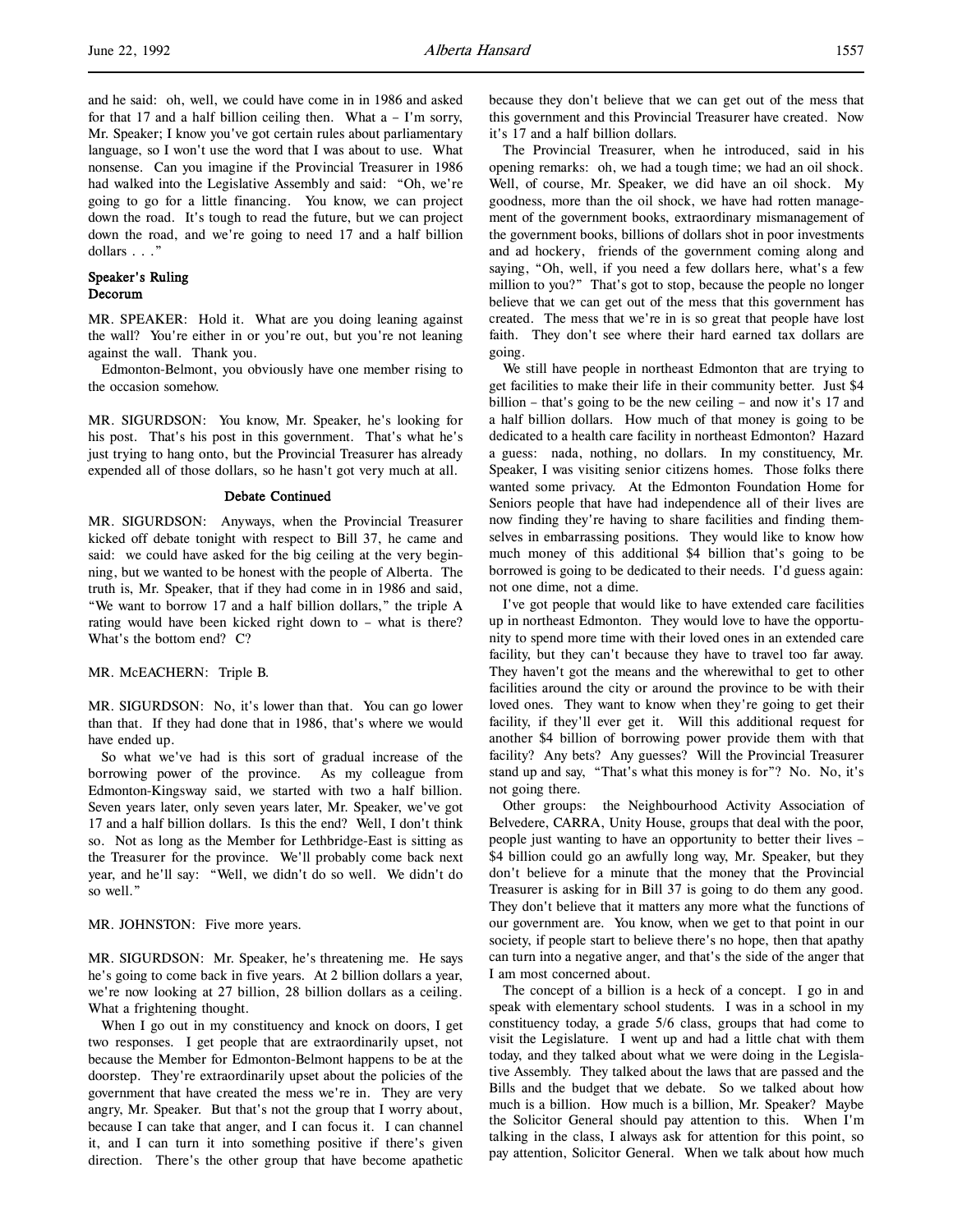a billion is, we try and measure it in something that a child can understand. So this might be a bit tough for you, but you'll get the test a little later on.

MR. SPEAKER: Through the Chair, hon. member.

MR. SIGURDSON: Sorry, Mr. Speaker. I do apologize to you, sir.

If you measure a billion in terms of a second, and if you were to take that second and turn that into a dollar, and if you were to give the Solicitor General a dollar every second of every minute of every hour of every day of every week of every month, in 32 years, if you didn't sleep at all . . .

MR. JOHNSTON: Give me a break.

MR. SIGURDSON: The Provincial Treasurer wants to correct me. He says 31 is enough. Thirty-one and months, Mr. Speaker. If you didn't sleep for a minute, the Solicitor General would have a billion dollars in front of him. That's how much a billion is. A tough concept for many, and here tonight the Provincial Treasurer is asking for 120 years worth of seconds.

#### 11:10

DR. WEST: Or once around your head.

MR. SIGURDSON: I must admit that there's a large head.

Mr. Speaker, we have problems with concepts. We used to have governments that would stand up and be embarrassed with budgetary overruns. I can remember in previous administrations in other jurisdictions when they first hit \$10 million in an overrun. Boy, were they embarrassed, and the press went wild. I can remember in a New Democrat administration in a particular department a \$111 million overrun, and the press was berating the New Democrat administration in British Columbia at that time. Now we're asking to increase our borrowing power to 17 and a half billion dollars, and because of the concept, because we don't understand or appreciate what a billion is, it's pretty quiet. It's pretty quiet in the press, whether it's the print or the electronic media. It's certainly quiet in the back bench. I'm sorry, Mr. Speaker. That's the fifth time I've referred to the back bench. I'm not supposed to do that. But it's so quiet because people don't understand the concept of a billion bucks.

They do understand other concepts. They understand that their taxes are too high. Boy, they're angry about that. They're angry about that in my constituency, and I'd hazard the guess that they're probably angry in the Provincial Treasurer's constituency as well. How much of that \$4 billion is going to provide relief to those people that are still looking to get some benefit from the taxes that they're still paying? I talked about groups that are involved with poverty advocates in my constituency. I've talked about senior citizens' homes. What about those people that are fully productive members of our society and paying tax? There's a great deal of anger there because they don't see that their tax dollars are being used in a productive way either. Money is being squandered away through government programs that it would seem are just galloping, galloping away.

No control, no control at all, Mr. Speaker, and the Provincial Treasurer comes in and says: trust me; all we want now is just a little more, another \$4 billion, to take it up to 17 and a half. Is that going to be the last? He says not, and that's what's frightening. No controls, seemingly no plan, contrary to the Conservative philosophy: "Shouldn't have a plan. Can't plan the economy." Well, boy, it's starting to show. It's starting to show that there's no plan.

MR. JOHNSTON: Sort of like George Bush.

MR. SIGURDSON: Well, there's a very scary thought: "I like you, Dick. You've got to come over some time. Maybe we could talk, but until then just sit there and shut up and listen." I'm sorry, Mr. Speaker, that doesn't read well in Hansard.

# Speaker's Ruling Parliamentary Language

MR. SPEAKER: It certainly doesn't, hon. member. This is not vaudeville. Provincial Treasurer, you don't need to egg him on, thank you. The matter of "shut up" is sort of frowned on even though you're using it in a different context. Let's come back to the Bill, please.

MR. SIGURDSON: Thank you, Mr. Speaker. I want to withdraw the remark "shut up." It was inappropriate for me to use that remark. I welcome the comments of the Provincial Treasurer at most times.

# Debate Continued

MR. SIGURDSON: Mr. Speaker, the problem is that there's no plan, no plan whatsoever, no plan to get out of this mess that's been creative – that's been created. It's not been creative at all; it's just been created. That's the reason, Mr. Speaker, that I and my colleagues are very much opposed to this Bill 37, the Financial Administration Amendment Act, 1992.

MR. SPEAKER: Banff-Cochrane.

MR. EVANS: Thanks very much, Mr. Speaker. I have listened with rapt attention to the debate this evening, and though I would dearly love to get into the debate, quite frankly, given the late hour, I doubt very seriously if I would add anything very positive to the debate. I also doubt whether any of the other hon. members will be able to add anything to the debate. Accordingly, I move to adjourn debate.

MR. SPEAKER: Thank you. Having heard the motion to adjourn, those in favour, please say aye.

SOME HON. MEMBERS: Aye.

MR. SPEAKER: Opposed, please say no.

SOME HON. MEMBERS: No.

MR. SPEAKER: Carried.

| head: | Government Bills and Orders |
|-------|-----------------------------|
| head: | Committee of the Whole      |

[Mr. Schumacher in the Chair]

MR. CHAIRMAN: The Committee of the Whole will come to order.

# Bill 32 Appropriation Act, 1992

MR. CHAIRMAN: Are there any questions or comments or amendments to be proposed with respect to this Bill?

SOME HON. MEMBERS: Question.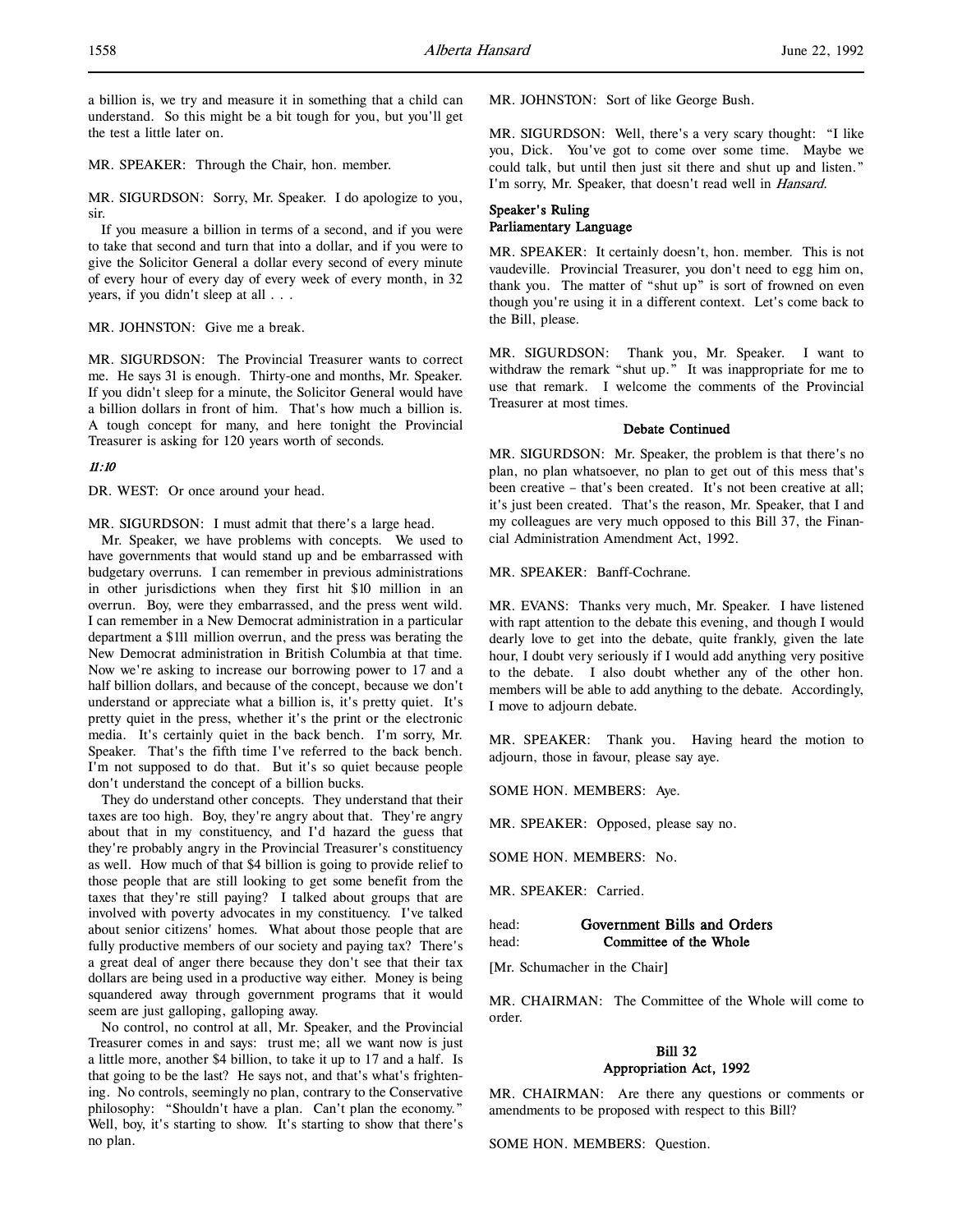# MR. CHAIRMAN: The hon. Member for Edmonton-Kingsway.

MR. McEACHERN: Thank you, Mr. Chairman. We couldn't let this go by without a few comments. This appropriation Bill has two parts to it. The Treasurer would of course realize that he has to cover the special warrants from last year, some \$405 million worth. I'll be interested to see if he can keep his special warrants down to the same level this year so he doesn't get caught up in his 2.5 percent ceiling that he's kidding us that he's going to be able to do in Bill 36, and the other part is the appropriation for this year's General Revenue Fund or his budget expenditures of some \$11.7 billion.

Mr. Chairman, it must be said that the Treasurer's figures do not reflect what's really happening in the province in total. The Treasurer should make some attempt, as I've tried to say a number of times in this Assembly over the last little while, but somehow he's not replied or taken note of it – the consolidated picture is the only one that really makes much sense and is the only figure that he should be putting forward to the people of Alberta so that they understand what's really happening in the province. Yet he consistently talks about his budget figure as if it had some meaning and leaves the Auditor General to do the consolidated statement, and we always of course get those figures a year to two years after the fact and after they've been spent.

I'm going to take a few minutes – I know I've done it in parts in some other Bills in other contexts in terms of the deficit and that sort of thing, but I think that while I've got the Treasurer's attention on this expenditure as outlined in Bill 32, the Appropriation Act, 1992, it's fair to say what we might expect to happen this year in terms of the total picture and how this is only a percentage of that. I guess a simple example would be to go back to the last year for which we have public accounts figures, and I need the Auditor General's book. On page 114 of the Auditor General's report, he sets out the expenditures and the revenues on a consolidated basis for the province for the years '88-89, '89-90, and '90-91. Those expenditures were \$13.2 billion in '88-89, \$14.2 billion in '89-90, and \$15.2 billion in '90-91. Yet the Treasurer did not bring us in a budget figure that was anywhere near that amount. That would indicate an increase in expenditures on a consolidated basis of a billion dollars each of those two years over the first year given. That's 7 and a half percent in the one year and 7 percent in the next year, about a 15 percent increase in the two years. Yet the Treasurer has the gall to stand up and tell us that on his budget side, on his program spending side, he has been holding the expenditures of this province to 2.3 percent, the best record of any government in Canada.

## 11:20

What he has done through the years since he took over are a number of things to make his budget figures look better, when in fact the consolidated picture is bad. First, he decided to cut the Capital Fund out from the General Revenue expenditures. Now, that I understand, and there is some rationale for it if he would at the end then put the two back together and say what it is on a consolidated basis. But there was no excuse for taking out the heritage fund. He used to do a figure called the combined deficit, in which he combined the budget deficit with the heritage trust fund expenditures to talk about the combined deficit of the province. Then one year he suddenly dropped that; he doesn't include the heritage fund any more. The next thing we find out is that the Treasurer is doing things like taking \$250 million out of the Lottery Fund and putting that in to make his deficit look better. This year he's taking another \$25 million out of the Lottery Fund to make his deficit look better. He's also taking

\$300 million from the Municipal Financing Corporation to make his deficit look better. But on a consolidated basis those things do not help and do not improve the budget picture in reality. So if the Treasurer were going to be honest with the people of this province, he wouldn't bring us a partial expenditure list like this.

I also pointed out a few minutes ago on one of the other Bills that we debated earlier that there's a whole raft of expenditures and in some cases some offsetting revenues that the Auditor General counts in the consolidated statement that are never even mentioned in either the budget or the Capital Fund or the heritage fund. When you add on top of that list, which makes the final figures always in the neighbourhood of \$2 billion greater than the figure that the Treasurer is trying to pawn off on us, the NovAtels and the MagCans and the GSRs and the government's losses on their loans, loan guarantees, and investment portfolio of some 3 and a half billion dollars, then you realize that the Treasurer is only asking us for partial coverage for the expenditures of the province, that in fact this represents only about 80 percent of the expenditures of the province, not the full picture. So it really is a question of the Treasurer trying to give the people of Alberta a partial picture of the problems of the province in terms of its fiscal management and then claiming that that's it.

He was at it again tonight when he brought in Bill 37. He stood there and said that his planned deficit is only \$2.3 billion. Well, it is on the budget side, but already we know that it's up to at least \$3 billion from hard numbers that we can also get from other parts of the budget and the various bits of information that he's already given out. That doesn't include some of the disastrous amounts of dollars we're going to lose on NovAtel and whatever other companies might go bankrupt in the meantime, in fact, even those figures that the Auditor General has to include in the consolidated statement over the budget statement. There's a rather interesting set of numbers, if you look at the difference between the deficit as projected by the Treasurer and then as projected by the Auditor General in his consolidated statement for those years for which we have the hard numbers. In the first year that we were elected, in 1986-87, the difference between those two deficits was some \$600 million. The next year it narrowed a bit to about \$400 million, and then it actually went down to about \$200 million, and in one year, the year they took the \$250 million of lottery funds that nobody expected, they were actually very, very close. Then all of a sudden in the last year for which we have hard figures, '90-91, the gap is \$600 million again.

What that means, Mr. Chairman, is that there are a lot of expenditures and costs to the government that are way over and above what the Treasurer admits to and that his \$2.3 billion, even if we add to it the known figures that bring it up to \$3 billion – and I've been through those enough times; I don't need to say it one more time – there are other numbers over and above that which lead us to suspect that he is probably going to need the \$4 billion that he's asking for. Of course, we also looked at a number of other ways of arriving at that same conclusion: watching the patterns of borrowing, the pattern of the debt accumulation each year, and his borrowing-power Bills.

So, Mr. Chairman, Bill 32 really only represents a partial explanation of the Treasurer's intentions of expenditures this year in this province, and it's not a fair thing to put forward to the people of Alberta and say, you know: "That's it. That's what we're doing."

MR. CHAIRMAN: Is the committee ready for the question?

HON. MEMBERS: Question.